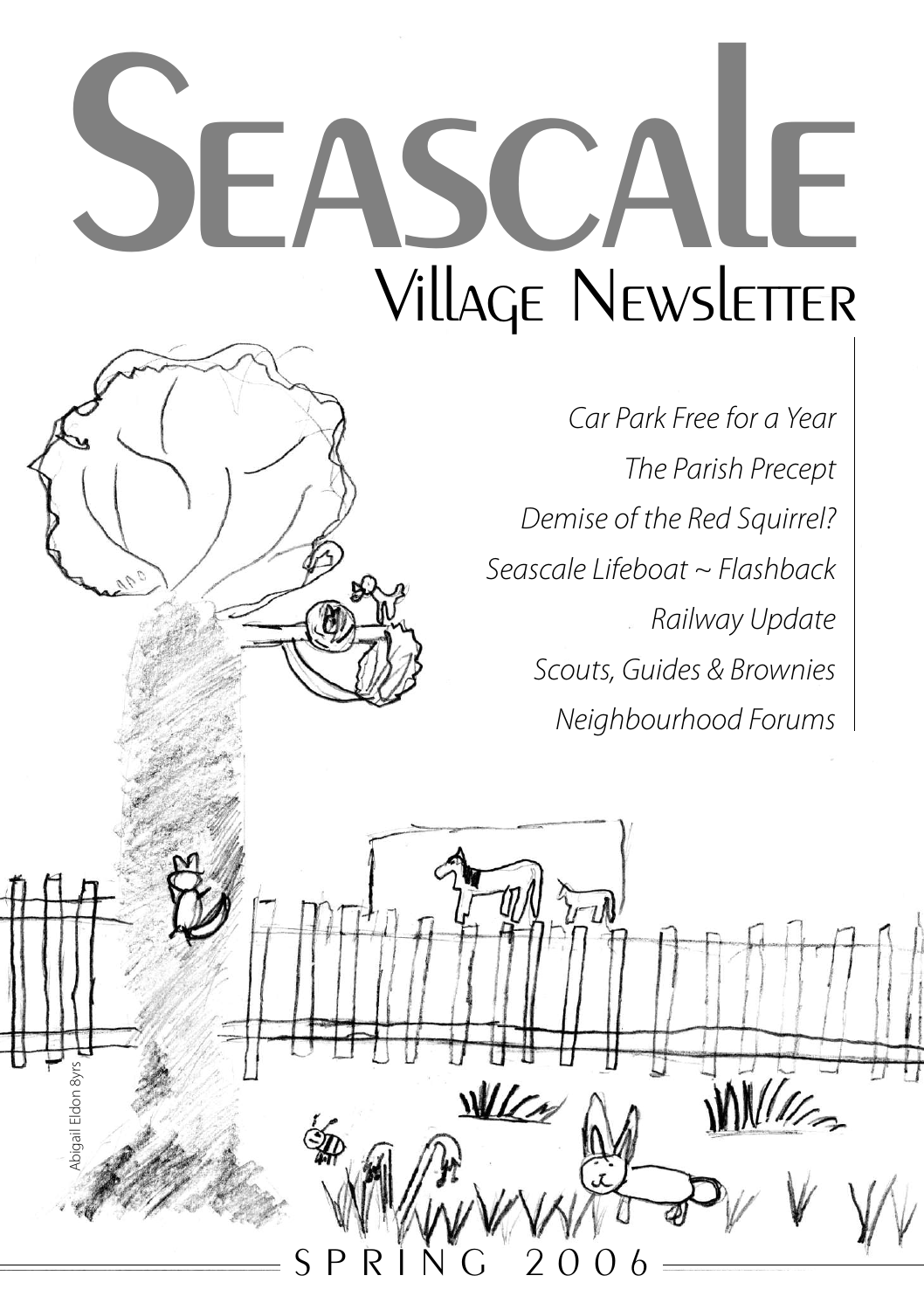# PARISH NEWS

**The Parish Council has managed to rent the Car Park for 12 months'trial starting from 1 April. We hope that this will improve the trade for the businesses in the village and we will see more people enjoying the facilities provided on our beach front. See page 10.**

The Christmas celebrations were a great success. It was the largest turnout we've ever had. Our thanks to John Garner and Tony Biggins for the lights and Chris Burgess for the fireworks – both were excellent. Thanks to everyone else who helped and to the Mayor and Mayoress for attending and switching on the lights.

**The Parish Council is trying to sort out the mess in the village caused by grassed areas not being cut by the new owners.**

We are still waiting for a start date for the upgrading of the Villagate pavements.

**It's been brought to our attention that bottles that are too big for the holes provided in the bottle bank have been left on the top (not the most sensible thing to do). I have been informed by Waste Management that if they can trace the owners who leave bags of bottles, paper or cans they will be charged with fly tipping.**

In 2004 a plate was awarded to someone at the horticultural show but was not returned last year. Could the person who received it please return it to a member of the Parish Council so it can be awarded again this year!

**When you receive this newsletter, Spring should be here and we should be enjoying the spring bulbs planted around the village and hopefully walking our footpaths. So that everyone can enjoy this please clean up after your dogs and don't drop litter.**

## **David Moore**

David and his father before him have delivered milk in Seascale since the 1940s. As most of you will know David has now given up this delivery. He is not retiring – he will still be our District and Parish Councillor and be in charge of Seascale Fire Service.

We would like to thank David and his family for the service he has given to the village. When we had the snow in 1996 his customers still had their milk delivered – he got his tractor and trailer out and everyone got their milk despite the weather conditions.

We wish him well in the future.

*from Seascale Residents*

## **Gala Charity Event in aid of the Mayor's Charities**

Calder House Hotel will play host to a very special Gala Dinner Dance on Friday 5 May. The event will be a fundraiser for the Mayor and Mayoress of Copeland's chosen charities – West Cumbria Young Carers and West Cumberland Stroke Unit.

Guests will enjoy a four-course dinner followed by entertainment from accomplished pianist and singer Simon Brown.

Simon returned to England in October 2004 after having worked as a freelance professional musician based in Spain since 1987. In 2004 he was the piano entertainer of choice at the SAS Radisson Hotel in Lillehammer for the official 10th Anniversary celebrations of the 1994 Winter Olympics in Norway before performing in Dubai during the Dubai World Cup and returning to Spain. He is now establishing a solid reputation as a reliable, talented professional in the UK.

*Limited tickets are available – please telephone 019467 28538 for further details.*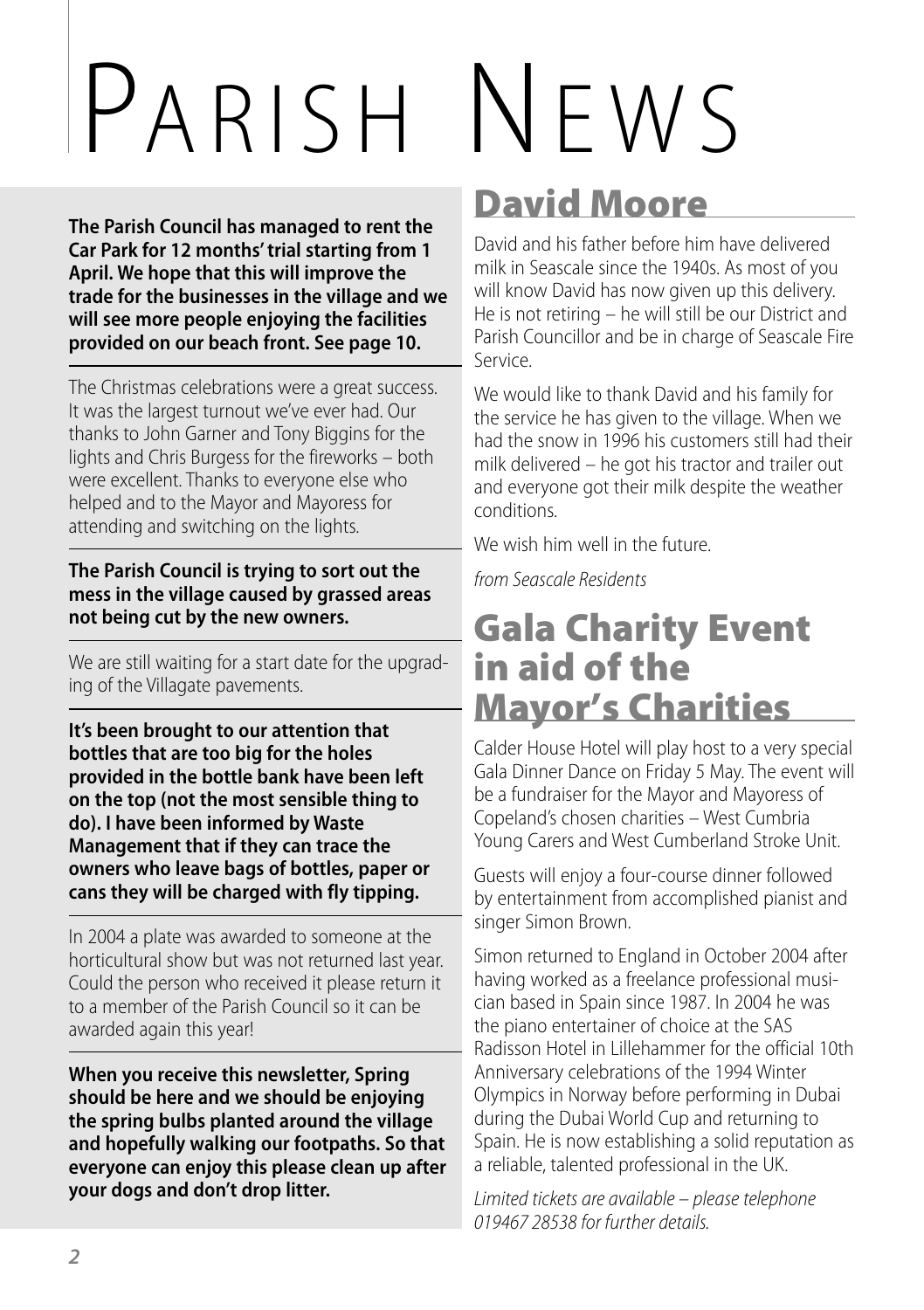# **Seascale Sports Hall**

I fully intended to say we have been open 20 years this March, but looking back on our opening week's programmes we couldn't open in 1986 because of problems with the floor, so we had to postpone until 1987.

We feel at the moment the Hall is under-used. This is sad as it is a marvellous facility. If you are new to the village please contact a committee member who will be pleased to show you around.

We are also looking for new committee members; our contact numbers are:

*Jenny McClemens Tel 28201 Eileen Eastwood Tel 28653 Myrtle Harvey Tel 28915*

### **Use it or lose it**

### **1st Seascale Rainbows**

We now have five new Rainbows – Beth, Amber, Zara, Keiyah and Kyra – whom we welcome to our unit. This year we have done various activities; we have made collages, decorated cakes, been to the pantomime and played lots of games.

If you would like your daughter to be added to the waiting list please contact:

*Joan (019467 21164) or Jenny(01946 825887)*

As from 1 April you will be able to travel anywhere in Cumbria with your free bus passes provided you start your journey in Copeland.

As a result of consultation the No. 6 Bus Service will operate via Tesco. The 14.45 bus that used to terminate at Calderbridge will start at 14.30 (Mon-Fri) and come as far as Gosforth and Seascale. Please watch timetables and notice boards for further information.

*Eileen Eastwood*

### **St. Michael and All Angels Parish Church Nether Wasdale**

**QUARTETS IN WASDALE**

played by the Stonebridge String Quartet

Mozart: Quartet in D, K.575 Shostakovich: Quartet No. 7, Op. 108 Schubert: Quartet in G, D.887

Saturday 29 April 2006 at 7.30pm

Tickets £7. Free Admission for accompanied children and students

> For further information and tickets phone **019467 26258**

# **FUNDAY 2006**

This year the Seascale and Calder House Funday will be held on Saturday 8 July. Commencing at 11.30am, it will have a fun-filled mixture of song, dance and magic featuring many local artistes.

A wide variety of stalls and games should ensure that everyone is entertained.

As always the event is held to support and raise money for local charities.

Community organisations and charity groups are invited to take part and interested parties can contact Steve Ainley on 019467 28538 to secure a place on the day.

The family funday concludes at 4.00pm to give way to a spectacular evening cabaret night in the Starlight Marquee.

This year's themed evening party night...

### *VIVA LAS VEGAS*

will feature a star-spangled host of acts and will include a superb buffet supper and disco.

Tickets will go on sale on 1 May priced at £20 per person.

Demand as always will be high so to secure your place contact Calder House Hotel on 019467 28538.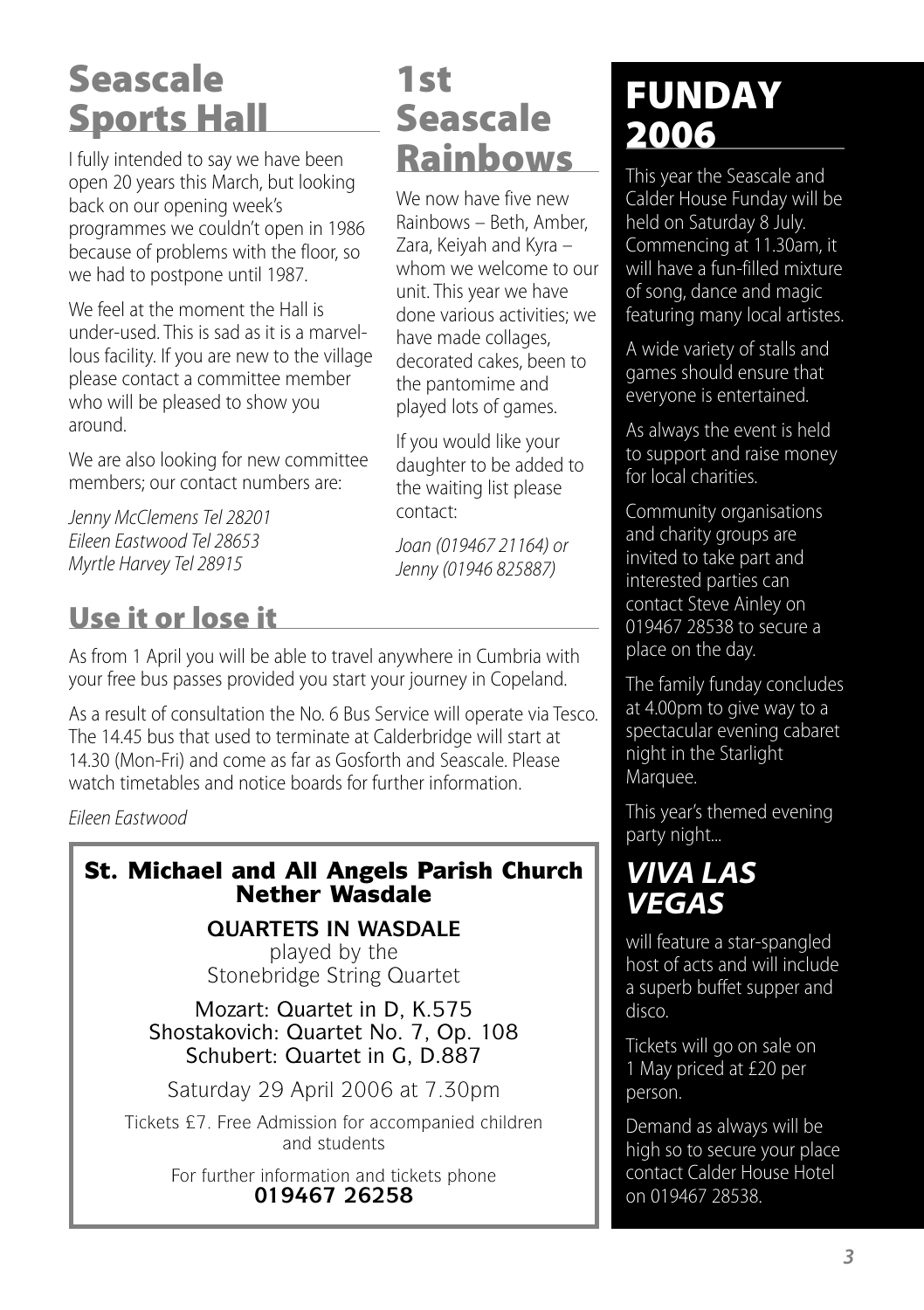# **Neighbourhood Forums**

Bootle and Seascale Forums are on...

| 27 April 2006          | <b>Seascale Methodist Hall</b> |
|------------------------|--------------------------------|
| 20 July 2006           | venue to be arranged           |
| <b>26 October 2006</b> | venue to be arranged           |
| 8 February 2007        | venue to be arranged           |

NDA will talk at the first one on what they intend to do for the Community. A future meeting will be on Rural Proofing. These meetings are for you all and groups can bid for funding for schemes that will benefit their areas. I'm including a list of last year's grants to give you an idea.

### **Grants Awarded by the Bootle and Seascale Neighbourhood Forum in 2005/06**

| Seascale Brownies<br>Towards the cost of residential weekend pack holiday<br>£100.00<br>Towards the cost of installing dimpled rubber in the ditches<br>£50.00<br>Seascale Bowling club<br>Holmrook Reading Rooms<br>£280.00<br>To replace old unsafe electric cooker<br>Millom and District Credit Union<br>£56.00<br>To purchase a metal security gate<br>Friends of the Jubilee Centre<br>Towards the cost of recliner chair for the elderly<br>£200.00<br>Towards the cost of extra camping & cooking equipment<br>£200.00<br>2nd Seascale Scout Group<br>Bootle & District Community First<br>Responders Trust<br>£600.00<br>Towards the cost of purchasing basic life saving equipment<br>Bootle Village Hall<br>Towards the cost of repairing kitchen & shower floors<br>£250.00<br>Wyndham Music Centre Windband<br>Towards the cost of concert tour<br>£150.00<br>Whitehaven Sea Cadets<br>Towards the cost of purchasing new instruments<br>& camp craft materials<br>£100.00<br>To adapt a trailer for carrying equipment<br>£100.00<br>West Lakeland Dog Training Club<br>Gosforth Greengarth RUFC<br>To purchase training lights<br>£350.00<br>Waberthwaite & Corney District<br>Village Hall<br>Towards the cost of replacing the village hall roof<br>£225.00<br>Seascale Parish Council<br>Towards the cost of landscaping a new piece of land<br>£200.00<br>Muncaster County Charity Fair<br>and Sheepdog Trials<br>Towards cost of marquee and toilet facilities hire<br>£125.00<br>Towards the cost of new story sacks to encourage reading<br>Copeland Learning Together<br>£200.00<br>Mobex Cumbria Ltd<br>Towards the cost of delivering long term youth provision<br>£250.00<br>Bootle & District Social and<br>Sports Association<br>Towards the cost of firework display and supper<br>£100.00<br>Copeland Rungwe Community Link<br>Towards the cost of sending 24 volunteers to Rungwe<br>£200.00<br>Hill Millom Road Safety Committee<br>Towards the costs of purchasing equipment to slow<br>the traffic through village<br>£200.00<br>Seascale Parish Council<br>Towards the cost of purchasing new cabling for the<br>Xmas lights<br>£150.00<br>Gosforth Nursery<br>Towards the cost of purchasing new IT equipment<br>£150.00<br>The Eskdale Mill & Heritage Trust<br>Towards cost of updating disabled and impaired<br>£200.00 | Millom District Guides Association | Towards transport costs for holiday in July | £158.00 |
|----------------------------------------------------------------------------------------------------------------------------------------------------------------------------------------------------------------------------------------------------------------------------------------------------------------------------------------------------------------------------------------------------------------------------------------------------------------------------------------------------------------------------------------------------------------------------------------------------------------------------------------------------------------------------------------------------------------------------------------------------------------------------------------------------------------------------------------------------------------------------------------------------------------------------------------------------------------------------------------------------------------------------------------------------------------------------------------------------------------------------------------------------------------------------------------------------------------------------------------------------------------------------------------------------------------------------------------------------------------------------------------------------------------------------------------------------------------------------------------------------------------------------------------------------------------------------------------------------------------------------------------------------------------------------------------------------------------------------------------------------------------------------------------------------------------------------------------------------------------------------------------------------------------------------------------------------------------------------------------------------------------------------------------------------------------------------------------------------------------------------------------------------------------------------------------------------------------------------------------------------------------------------------------------------------------------------------------------------------------|------------------------------------|---------------------------------------------|---------|
|                                                                                                                                                                                                                                                                                                                                                                                                                                                                                                                                                                                                                                                                                                                                                                                                                                                                                                                                                                                                                                                                                                                                                                                                                                                                                                                                                                                                                                                                                                                                                                                                                                                                                                                                                                                                                                                                                                                                                                                                                                                                                                                                                                                                                                                                                                                                                                |                                    |                                             |         |
|                                                                                                                                                                                                                                                                                                                                                                                                                                                                                                                                                                                                                                                                                                                                                                                                                                                                                                                                                                                                                                                                                                                                                                                                                                                                                                                                                                                                                                                                                                                                                                                                                                                                                                                                                                                                                                                                                                                                                                                                                                                                                                                                                                                                                                                                                                                                                                |                                    |                                             |         |
|                                                                                                                                                                                                                                                                                                                                                                                                                                                                                                                                                                                                                                                                                                                                                                                                                                                                                                                                                                                                                                                                                                                                                                                                                                                                                                                                                                                                                                                                                                                                                                                                                                                                                                                                                                                                                                                                                                                                                                                                                                                                                                                                                                                                                                                                                                                                                                |                                    |                                             |         |
|                                                                                                                                                                                                                                                                                                                                                                                                                                                                                                                                                                                                                                                                                                                                                                                                                                                                                                                                                                                                                                                                                                                                                                                                                                                                                                                                                                                                                                                                                                                                                                                                                                                                                                                                                                                                                                                                                                                                                                                                                                                                                                                                                                                                                                                                                                                                                                |                                    |                                             |         |
|                                                                                                                                                                                                                                                                                                                                                                                                                                                                                                                                                                                                                                                                                                                                                                                                                                                                                                                                                                                                                                                                                                                                                                                                                                                                                                                                                                                                                                                                                                                                                                                                                                                                                                                                                                                                                                                                                                                                                                                                                                                                                                                                                                                                                                                                                                                                                                |                                    |                                             |         |
|                                                                                                                                                                                                                                                                                                                                                                                                                                                                                                                                                                                                                                                                                                                                                                                                                                                                                                                                                                                                                                                                                                                                                                                                                                                                                                                                                                                                                                                                                                                                                                                                                                                                                                                                                                                                                                                                                                                                                                                                                                                                                                                                                                                                                                                                                                                                                                |                                    |                                             |         |
|                                                                                                                                                                                                                                                                                                                                                                                                                                                                                                                                                                                                                                                                                                                                                                                                                                                                                                                                                                                                                                                                                                                                                                                                                                                                                                                                                                                                                                                                                                                                                                                                                                                                                                                                                                                                                                                                                                                                                                                                                                                                                                                                                                                                                                                                                                                                                                |                                    |                                             |         |
|                                                                                                                                                                                                                                                                                                                                                                                                                                                                                                                                                                                                                                                                                                                                                                                                                                                                                                                                                                                                                                                                                                                                                                                                                                                                                                                                                                                                                                                                                                                                                                                                                                                                                                                                                                                                                                                                                                                                                                                                                                                                                                                                                                                                                                                                                                                                                                |                                    |                                             |         |
|                                                                                                                                                                                                                                                                                                                                                                                                                                                                                                                                                                                                                                                                                                                                                                                                                                                                                                                                                                                                                                                                                                                                                                                                                                                                                                                                                                                                                                                                                                                                                                                                                                                                                                                                                                                                                                                                                                                                                                                                                                                                                                                                                                                                                                                                                                                                                                |                                    |                                             |         |
|                                                                                                                                                                                                                                                                                                                                                                                                                                                                                                                                                                                                                                                                                                                                                                                                                                                                                                                                                                                                                                                                                                                                                                                                                                                                                                                                                                                                                                                                                                                                                                                                                                                                                                                                                                                                                                                                                                                                                                                                                                                                                                                                                                                                                                                                                                                                                                |                                    |                                             |         |
|                                                                                                                                                                                                                                                                                                                                                                                                                                                                                                                                                                                                                                                                                                                                                                                                                                                                                                                                                                                                                                                                                                                                                                                                                                                                                                                                                                                                                                                                                                                                                                                                                                                                                                                                                                                                                                                                                                                                                                                                                                                                                                                                                                                                                                                                                                                                                                |                                    |                                             |         |
|                                                                                                                                                                                                                                                                                                                                                                                                                                                                                                                                                                                                                                                                                                                                                                                                                                                                                                                                                                                                                                                                                                                                                                                                                                                                                                                                                                                                                                                                                                                                                                                                                                                                                                                                                                                                                                                                                                                                                                                                                                                                                                                                                                                                                                                                                                                                                                |                                    |                                             |         |
|                                                                                                                                                                                                                                                                                                                                                                                                                                                                                                                                                                                                                                                                                                                                                                                                                                                                                                                                                                                                                                                                                                                                                                                                                                                                                                                                                                                                                                                                                                                                                                                                                                                                                                                                                                                                                                                                                                                                                                                                                                                                                                                                                                                                                                                                                                                                                                |                                    |                                             |         |
|                                                                                                                                                                                                                                                                                                                                                                                                                                                                                                                                                                                                                                                                                                                                                                                                                                                                                                                                                                                                                                                                                                                                                                                                                                                                                                                                                                                                                                                                                                                                                                                                                                                                                                                                                                                                                                                                                                                                                                                                                                                                                                                                                                                                                                                                                                                                                                |                                    |                                             |         |
|                                                                                                                                                                                                                                                                                                                                                                                                                                                                                                                                                                                                                                                                                                                                                                                                                                                                                                                                                                                                                                                                                                                                                                                                                                                                                                                                                                                                                                                                                                                                                                                                                                                                                                                                                                                                                                                                                                                                                                                                                                                                                                                                                                                                                                                                                                                                                                |                                    |                                             |         |
|                                                                                                                                                                                                                                                                                                                                                                                                                                                                                                                                                                                                                                                                                                                                                                                                                                                                                                                                                                                                                                                                                                                                                                                                                                                                                                                                                                                                                                                                                                                                                                                                                                                                                                                                                                                                                                                                                                                                                                                                                                                                                                                                                                                                                                                                                                                                                                |                                    |                                             |         |
|                                                                                                                                                                                                                                                                                                                                                                                                                                                                                                                                                                                                                                                                                                                                                                                                                                                                                                                                                                                                                                                                                                                                                                                                                                                                                                                                                                                                                                                                                                                                                                                                                                                                                                                                                                                                                                                                                                                                                                                                                                                                                                                                                                                                                                                                                                                                                                |                                    |                                             |         |
|                                                                                                                                                                                                                                                                                                                                                                                                                                                                                                                                                                                                                                                                                                                                                                                                                                                                                                                                                                                                                                                                                                                                                                                                                                                                                                                                                                                                                                                                                                                                                                                                                                                                                                                                                                                                                                                                                                                                                                                                                                                                                                                                                                                                                                                                                                                                                                |                                    |                                             |         |
|                                                                                                                                                                                                                                                                                                                                                                                                                                                                                                                                                                                                                                                                                                                                                                                                                                                                                                                                                                                                                                                                                                                                                                                                                                                                                                                                                                                                                                                                                                                                                                                                                                                                                                                                                                                                                                                                                                                                                                                                                                                                                                                                                                                                                                                                                                                                                                |                                    |                                             |         |
|                                                                                                                                                                                                                                                                                                                                                                                                                                                                                                                                                                                                                                                                                                                                                                                                                                                                                                                                                                                                                                                                                                                                                                                                                                                                                                                                                                                                                                                                                                                                                                                                                                                                                                                                                                                                                                                                                                                                                                                                                                                                                                                                                                                                                                                                                                                                                                |                                    |                                             |         |
|                                                                                                                                                                                                                                                                                                                                                                                                                                                                                                                                                                                                                                                                                                                                                                                                                                                                                                                                                                                                                                                                                                                                                                                                                                                                                                                                                                                                                                                                                                                                                                                                                                                                                                                                                                                                                                                                                                                                                                                                                                                                                                                                                                                                                                                                                                                                                                |                                    |                                             |         |
|                                                                                                                                                                                                                                                                                                                                                                                                                                                                                                                                                                                                                                                                                                                                                                                                                                                                                                                                                                                                                                                                                                                                                                                                                                                                                                                                                                                                                                                                                                                                                                                                                                                                                                                                                                                                                                                                                                                                                                                                                                                                                                                                                                                                                                                                                                                                                                |                                    |                                             |         |
|                                                                                                                                                                                                                                                                                                                                                                                                                                                                                                                                                                                                                                                                                                                                                                                                                                                                                                                                                                                                                                                                                                                                                                                                                                                                                                                                                                                                                                                                                                                                                                                                                                                                                                                                                                                                                                                                                                                                                                                                                                                                                                                                                                                                                                                                                                                                                                |                                    |                                             |         |
|                                                                                                                                                                                                                                                                                                                                                                                                                                                                                                                                                                                                                                                                                                                                                                                                                                                                                                                                                                                                                                                                                                                                                                                                                                                                                                                                                                                                                                                                                                                                                                                                                                                                                                                                                                                                                                                                                                                                                                                                                                                                                                                                                                                                                                                                                                                                                                |                                    |                                             |         |
|                                                                                                                                                                                                                                                                                                                                                                                                                                                                                                                                                                                                                                                                                                                                                                                                                                                                                                                                                                                                                                                                                                                                                                                                                                                                                                                                                                                                                                                                                                                                                                                                                                                                                                                                                                                                                                                                                                                                                                                                                                                                                                                                                                                                                                                                                                                                                                |                                    |                                             |         |
|                                                                                                                                                                                                                                                                                                                                                                                                                                                                                                                                                                                                                                                                                                                                                                                                                                                                                                                                                                                                                                                                                                                                                                                                                                                                                                                                                                                                                                                                                                                                                                                                                                                                                                                                                                                                                                                                                                                                                                                                                                                                                                                                                                                                                                                                                                                                                                |                                    |                                             |         |
|                                                                                                                                                                                                                                                                                                                                                                                                                                                                                                                                                                                                                                                                                                                                                                                                                                                                                                                                                                                                                                                                                                                                                                                                                                                                                                                                                                                                                                                                                                                                                                                                                                                                                                                                                                                                                                                                                                                                                                                                                                                                                                                                                                                                                                                                                                                                                                |                                    |                                             |         |
|                                                                                                                                                                                                                                                                                                                                                                                                                                                                                                                                                                                                                                                                                                                                                                                                                                                                                                                                                                                                                                                                                                                                                                                                                                                                                                                                                                                                                                                                                                                                                                                                                                                                                                                                                                                                                                                                                                                                                                                                                                                                                                                                                                                                                                                                                                                                                                |                                    |                                             |         |
|                                                                                                                                                                                                                                                                                                                                                                                                                                                                                                                                                                                                                                                                                                                                                                                                                                                                                                                                                                                                                                                                                                                                                                                                                                                                                                                                                                                                                                                                                                                                                                                                                                                                                                                                                                                                                                                                                                                                                                                                                                                                                                                                                                                                                                                                                                                                                                |                                    |                                             |         |
|                                                                                                                                                                                                                                                                                                                                                                                                                                                                                                                                                                                                                                                                                                                                                                                                                                                                                                                                                                                                                                                                                                                                                                                                                                                                                                                                                                                                                                                                                                                                                                                                                                                                                                                                                                                                                                                                                                                                                                                                                                                                                                                                                                                                                                                                                                                                                                |                                    |                                             |         |
|                                                                                                                                                                                                                                                                                                                                                                                                                                                                                                                                                                                                                                                                                                                                                                                                                                                                                                                                                                                                                                                                                                                                                                                                                                                                                                                                                                                                                                                                                                                                                                                                                                                                                                                                                                                                                                                                                                                                                                                                                                                                                                                                                                                                                                                                                                                                                                |                                    | sight access                                |         |
| Waberthwaite, Corney & District                                                                                                                                                                                                                                                                                                                                                                                                                                                                                                                                                                                                                                                                                                                                                                                                                                                                                                                                                                                                                                                                                                                                                                                                                                                                                                                                                                                                                                                                                                                                                                                                                                                                                                                                                                                                                                                                                                                                                                                                                                                                                                                                                                                                                                                                                                                                |                                    |                                             |         |
| Village Hall<br>Towards the cost of replacing the electrical fittings<br>£350.00                                                                                                                                                                                                                                                                                                                                                                                                                                                                                                                                                                                                                                                                                                                                                                                                                                                                                                                                                                                                                                                                                                                                                                                                                                                                                                                                                                                                                                                                                                                                                                                                                                                                                                                                                                                                                                                                                                                                                                                                                                                                                                                                                                                                                                                                               |                                    |                                             |         |
| Bootle & Waberthwaite Wrestling                                                                                                                                                                                                                                                                                                                                                                                                                                                                                                                                                                                                                                                                                                                                                                                                                                                                                                                                                                                                                                                                                                                                                                                                                                                                                                                                                                                                                                                                                                                                                                                                                                                                                                                                                                                                                                                                                                                                                                                                                                                                                                                                                                                                                                                                                                                                |                                    |                                             |         |
| Academy<br>Towards the cost of replacing worn out mats<br>£320.00                                                                                                                                                                                                                                                                                                                                                                                                                                                                                                                                                                                                                                                                                                                                                                                                                                                                                                                                                                                                                                                                                                                                                                                                                                                                                                                                                                                                                                                                                                                                                                                                                                                                                                                                                                                                                                                                                                                                                                                                                                                                                                                                                                                                                                                                                              |                                    |                                             |         |
| Total amount awarded in 2005/06<br>£5,463.00                                                                                                                                                                                                                                                                                                                                                                                                                                                                                                                                                                                                                                                                                                                                                                                                                                                                                                                                                                                                                                                                                                                                                                                                                                                                                                                                                                                                                                                                                                                                                                                                                                                                                                                                                                                                                                                                                                                                                                                                                                                                                                                                                                                                                                                                                                                   |                                    |                                             |         |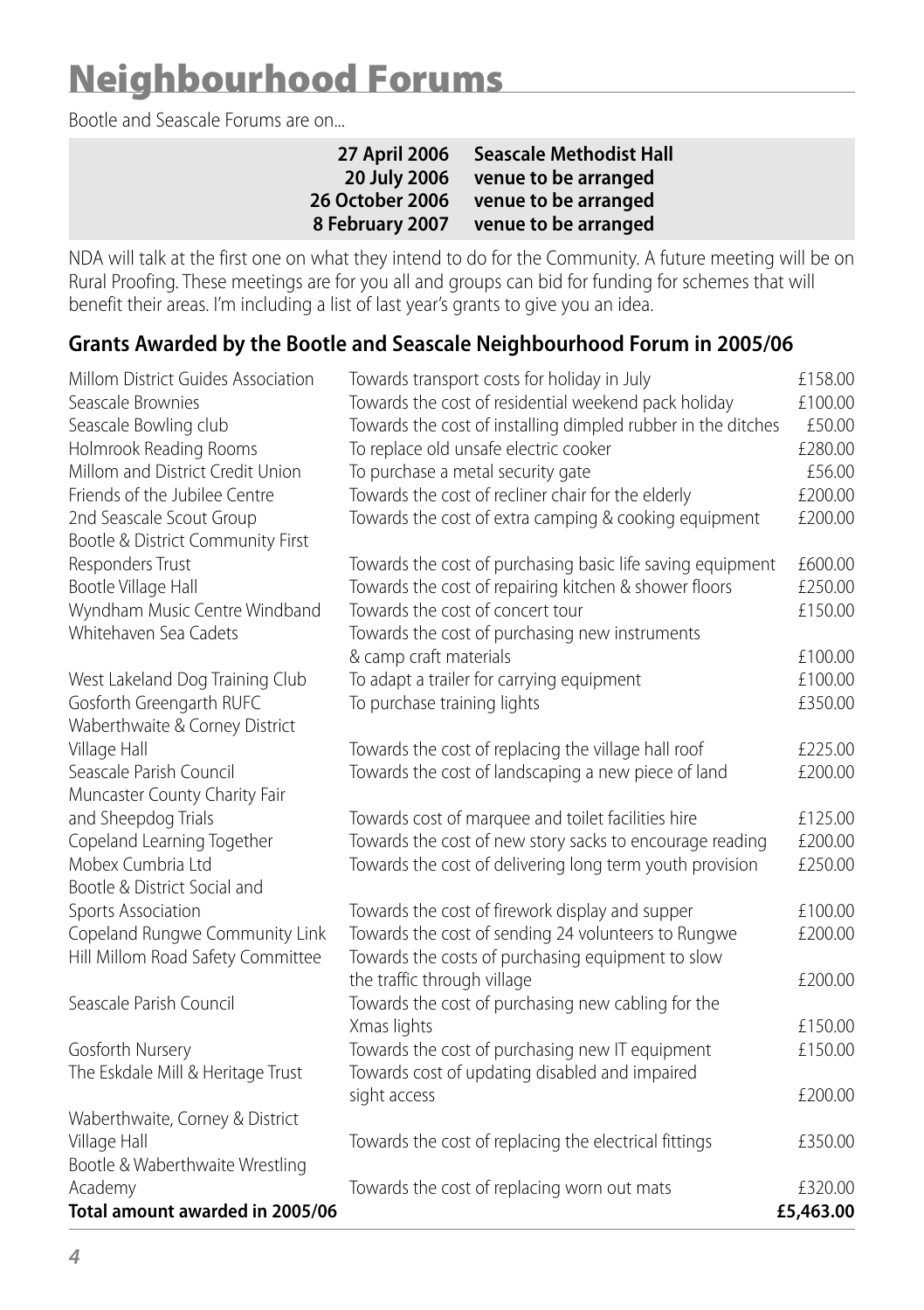# **Railway Update**

### **Northern Rail Special Offer Tickets**

The Cumbria Coast Day Ranger is valid on any train on the route between Barrow, Millom, Whitehaven and Carlisle. Price £13.50 Adult, £6.75 Child. The Cumbria Round Robin Ticket is a day ticket covering the circular route Barrow – Carlisle - Penrith – Lancaster. Price £23.00 adult, £11.50 child. Valid on any train from 08.45 Monday to Friday. and any train Saturday, Sunday and Bank holidays. Valid for any train Monday to Friday between Barrow – Whitehaven – Carlisle.

### **Leven Viaduct Engineering Blockade**

Between Sunday 26 March and Sunday 16 July the Leven Viaduct on the Furness line between Ulverston and Grange-over-Sands will be closed for reconstruction. Bus links will operate. Check with the train operators before travelling!

### **Tyne Valley Day Rover Ticket**

Covers the line from Whitehaven and Carlisle across to Newcastle and Sunderland, price £13.00 adult, £6.55 child (railcard holders have a third discount and flat £2.00 fare for children on a family railcard). Not affected by Leven Viaduct Blockade!

*Information correct at time of writing. Check before* travelling.

#### **Local Train Operating Companies**

Northern Rail: www.northernrail.org Virgin Trains: www.virgintrains.co.uk TransPennine Express: Ravenglass and Eskdale:

www.ravenglass-railway.co.uk

#### **Copeland Rail Users Group**

Tony Potts, 5 Highfield Court, Hillcrest, Whitehaven CA28 6TR

**Furness Line Action Group** e-mail: furnessline.actiongroup@btopenworld.com

### **Keep Crime Off The Line**

Report it don't ignore it. Call the hot line free on: 0800 40 50 40 www.crimeofftheline.org

# **Seascale School**

A notable success has been won by a Seascale School football team.

On Saturday 21 January 2006, at a 5-a-side indoor inter-school tournament at the Carlisle Sands Centre, Seascale won through to the Grand Final of the All Schools Group (40 schools).

In a close fought final they ended runners-up to Maryport.

Having left Seascale at 7.45 am, they arrived back at 9.00 pm with their final medals, tired but not despondent.

The Small Schools and the Girls Schools tournaments took place on successive Saturdays.

On Thursday, 9 February, the Senior Referee of the tournaments came to the School and with all the pupils gathered in the Assembly Hall, he presented the team with the cup for the "Best Sporting Team"in a Tournament of 1,000 pupils from 120 schools.

Prior to Christmas, Whitehaven Amateur Football Club organised a 5-a-side interschool competition involving 20 local schools on their new outdoor Astro-turf ground. Seascale won through to the quarter finals and are now awaiting a date for the play-offs.

A local schools 9-a-side league has been formed. To date four matches have been played and four wins recorded.

Thanks are due to the School Staff for their support in all sporting events and to the Parents, Guardians, Grandparents etc who provide transport and/or come to support the teams.

*J. Watson*

### **Dog Mess**

Would the thoughtful, intelligent person who regularly exercises a dog on Gosforth Road and into Lingmell Crescent please explain why he or she bothers to bag the dog muck, and then simply throw it against people's fences?!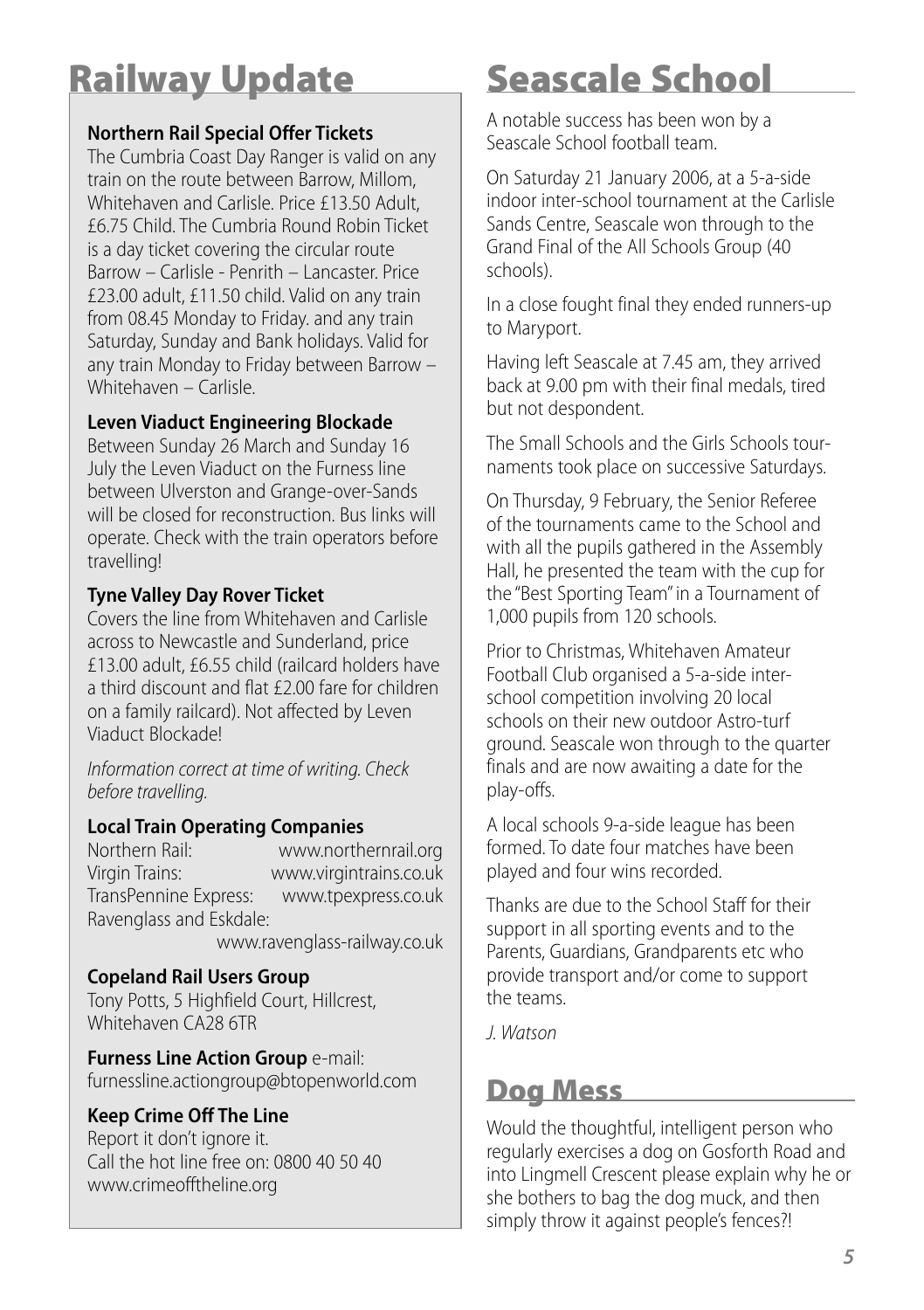# **SCAMWATCH**

### **Britannia Home Improvements**

Information from Trading Standards points toward Britannia Home Improvements using the latest trading name to perpetrate the same con as used by European Property Services, Countrywide Home Improvements, Protex Improvements, Empire, etc, etc – names you are probably familiar with from the past. Protex Improvements Ltd was wound up by the DTI in September 2004.

The information Trading Standards have suggests that the same person is running Britannia as was running all the other ones – Nigel Hudson of the Stafford area but currently resident in Portugal.

The aim is to sell unnecessary damp proof treatment at an inflated price to elderly or vulnerable people. The work done will be minimal, sufficient only to make it look as if they have done something.

A cold telephone call to the householder will take place offering a free damp survey. It is not clear whether those targeted are by natural selection or whether the trader works off a list of contacts or exclusively older householders.

If the householder expresses an interest, details are taken and a second call from someone else will be used to arrange a surveyor's appointment as soon as possible – this will more than likely be the same day. The surveyor will turn up as agreed and will almost inevitably find a damp problem. He/she will use a meter of some kind that will flash and/or beep. They will then "sell" treatment.

Three jobs in Warrington had a starting price of approximately £1400 but discounted to around £1100. Payment on completion of works is agreed. Work is likely to be started on the same day and be completed in a few hours. Payment has been by cash or building society cheques.

The same trader has targeted the Dudley and Solihull areas at the end of last year. They both confirm that the work done had been unnecessary and of no value even if it was needed!

Given the nature of the scam and based on past experience this trader is likely to cease activity in Warrington and move on to another area.

Let us make sure it is not Seascale.

*Vicky Borrino*

**If you have any information on crime/incidents in the village, please contact P.C.R. McKee on 0845 3300247**

# **POLICE NOTICE**

Cumbria Police are reminding local farmers of the need for vigilance following a number of incidents of thefts from farm premises during recent weeks and months. Items stolen during these thefts have included quad bikes, power tools and equipment.

As part of their commitment to the reduction of quad bike thefts, Cumbria Police are installing security systems to quad bikes in the Copeland area as part of an ongoing campaign. To date, in excess of forty security systems have been installed to quad bikes at individual farm premises across Copeland, by local community police officers.

The benefit to local farmers and police is that quad bikes fitted with this system are traceable and therefore it reduces their desirability to thieves. Rachel McKee, a local Community Police Officer, said "The further benefit for local farmers is that the security system is available at no personal cost, because they were funded 100% by the Crime and Disorder Reduction Partnership." Local farmers interested in this scheme should contact PC1750 Rachel McKee on 01946 692616 extension 3500 for more information.

Police are appealing for any information regarding suspicious vehicles and suspicious incidents occurring on or close to farm premises and anyone with information should contact local police on 0845 33 00 247 or alternatively call Crimestoppers on 0800 555 111.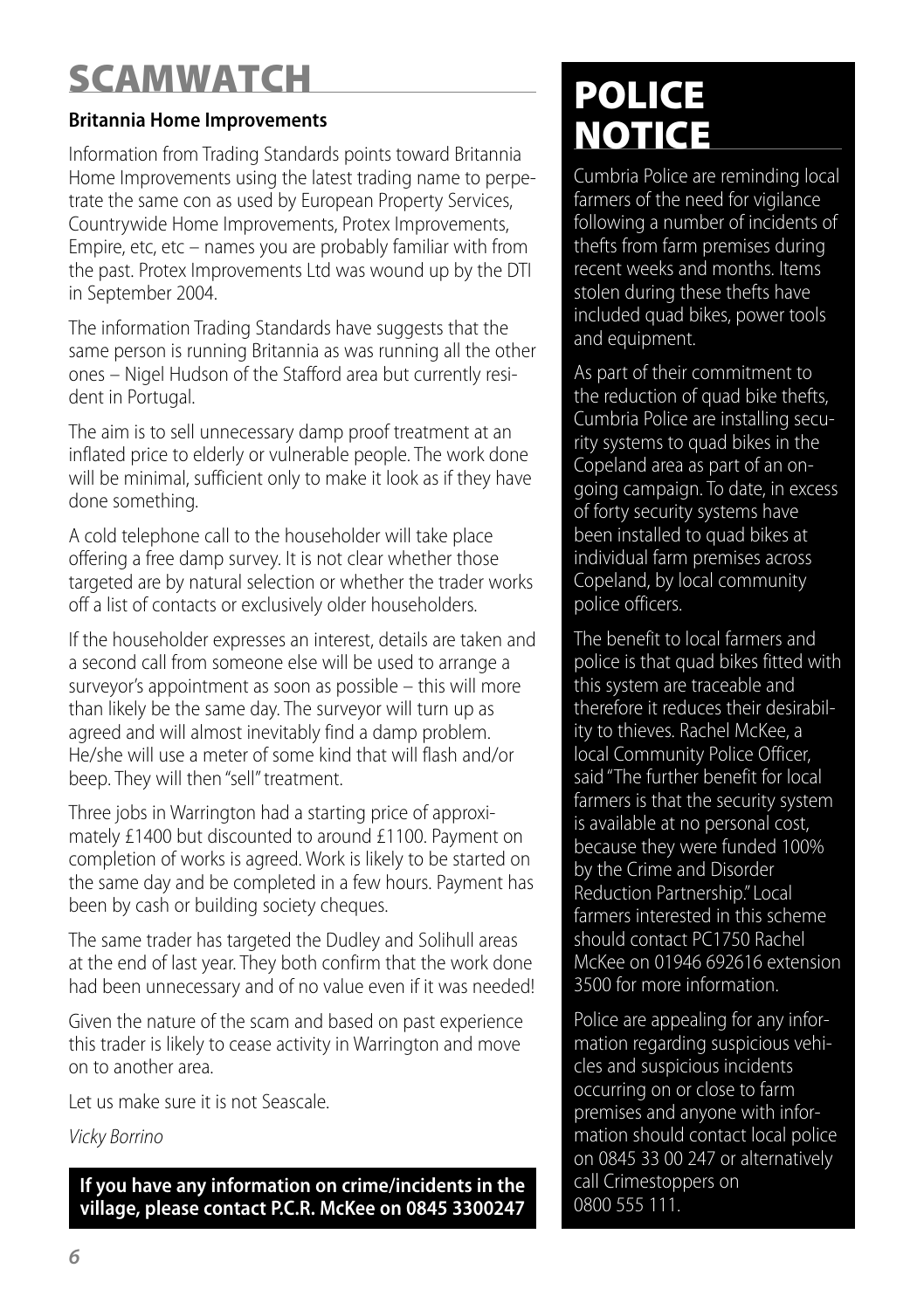# **Gosforth Guides**

### *(for girls aged 10-14)*

This term has seen major changes in the unit. Our older Guides have all moved up to Rangers and we have welcomed nine new members (five from Seascale Brownies) who have settled in so quickly that it feels as if they have been with us for ages.

The Guides have elected six new Patrol Leaders and those chosen enjoyed an overnight trip to Wastwater Youth Hostel, where, along with the adult leaders, they worked on team building activities including a session of night orienteering, and skills for Patrol Leaders.

We started the term with a trip to the Gosforth Pantomime where we joined with Rainbows, Brownies, Rangers, Beavers, Cubs and Scouts from the local area to watch a lively performance in which some of our unit members were participating. During the last few weeks we have been working mainly in Patrols on various aspects of the Guide programme and also enjoyed a themed Valentine's evening.

At present we have nine Guides working on their Baden Powell Challenge which is the highest award a Guide can gain. We should like to congratulate Kate and Zoe who have recently completed their challenge and celebrated with other Guides from around the county with a weekend trip to Edinburgh where, amongst other things, they visited the Royal Yacht Britannia and enjoyed an Italian meal.

This coming summer, most members of the unit are joining Guides from all over the county for an activities camp named 'Go Wild', near Keswick. Plans for this camp are now well under way and it sounds as if it is going to be great fun – a lake cruise, adventurous activities, It's a Knock-out, line dancing, a disco, a talent contest and even shopping are all on the proposed list of pursuits. These large scale camps within the county usually take place once every four years, giving each member the opportunity to participate at least once during their time in Guides. The next one will hopefully take place in 2010 when Girlguiding will celebrate its 100th birthday.

**Gosforth Rangers**

### *(for girls aged 14+)*

The Ranger Unit has grown in size since Christmas as 13 of the older Guides have moved up to join us. We also have two new adult leaders, both experienced Guiders and both young, well youngish!

We have spent quite a few of our meetings sorting out various aspects of our Duke of Edinburgh's Award, and are now looking forward to the warmer weather when we can practice our expedition work. We have also enjoyed a craft evening when our County Arts Adviser came along to give us expert help and of course most of us went to the pantomime at the beginning of term.

Six of the Rangers are also working as Young Leaders in the Brownie and Guide Units locally and some of them are looking forward to joining the adult leaders at their annual county Training Weekend at Keswick in April.

*Sue Smith: 019467 28625*

## **Seascale Cricket Club**

The club will run senior sides playing in both weekend and midweek leagues. The weekend side have the exciting prospect of playing in the North Lancashire and Cumbria League for the first time.

The juniors will enter sides in both under-11 and under-13 leagues as in previous years; a newlyformed under-15 team will play on Friday nights at Gosforth C.C.

Outdoor practise starts in April; seniors will practise on Thursday nights and juniors will practise on Tuesday nights. New players and old are welcome at both junior and senior level. For further information contact:

*Steve Brown (019467 28352), AndyLee(019467 28292) or Pete Holburt (019467 21584)*

**Seascale Parish Council is happy to accept donationsfor advertisements placed in the Seascale Newsletter. The expected rate is £10 for a quarter-page, and pro-rata forlarger advertisements. Contact: Eileen Eastwood on 28653.**

*Sue Smith: 019467 28625*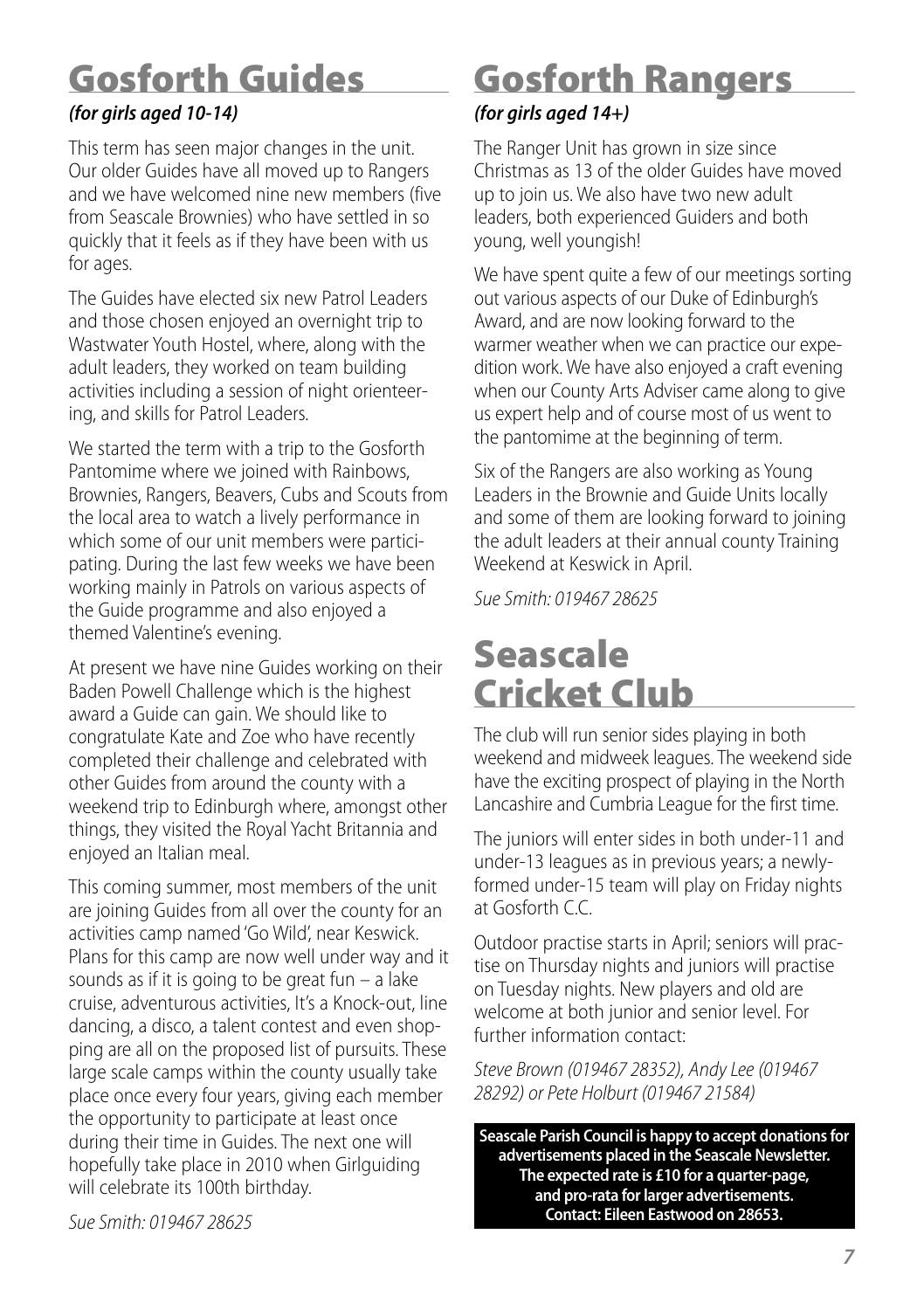# Cumbrian Lodge Seascale

Friendly and attentive staff serving delicious fresh food in a stylish award-winning restaurant

A relaxed and informal atmosphere combined with traditional virtues of quality and value

Cask ale, a carefully-selected wine list and an excellent range of single malts

# **Reservations Tel: 019467 27309 Fax: 019467 27158 www.cumbrianlodge.com**

**Gosforth Road, Seascale, Cumbria CA20 1JG** 

**Open for lunch Tues to Fri 12.00 noon to 2.00 pm And for Dinner Mon to Sat 6.30 pm to 9.30 pm**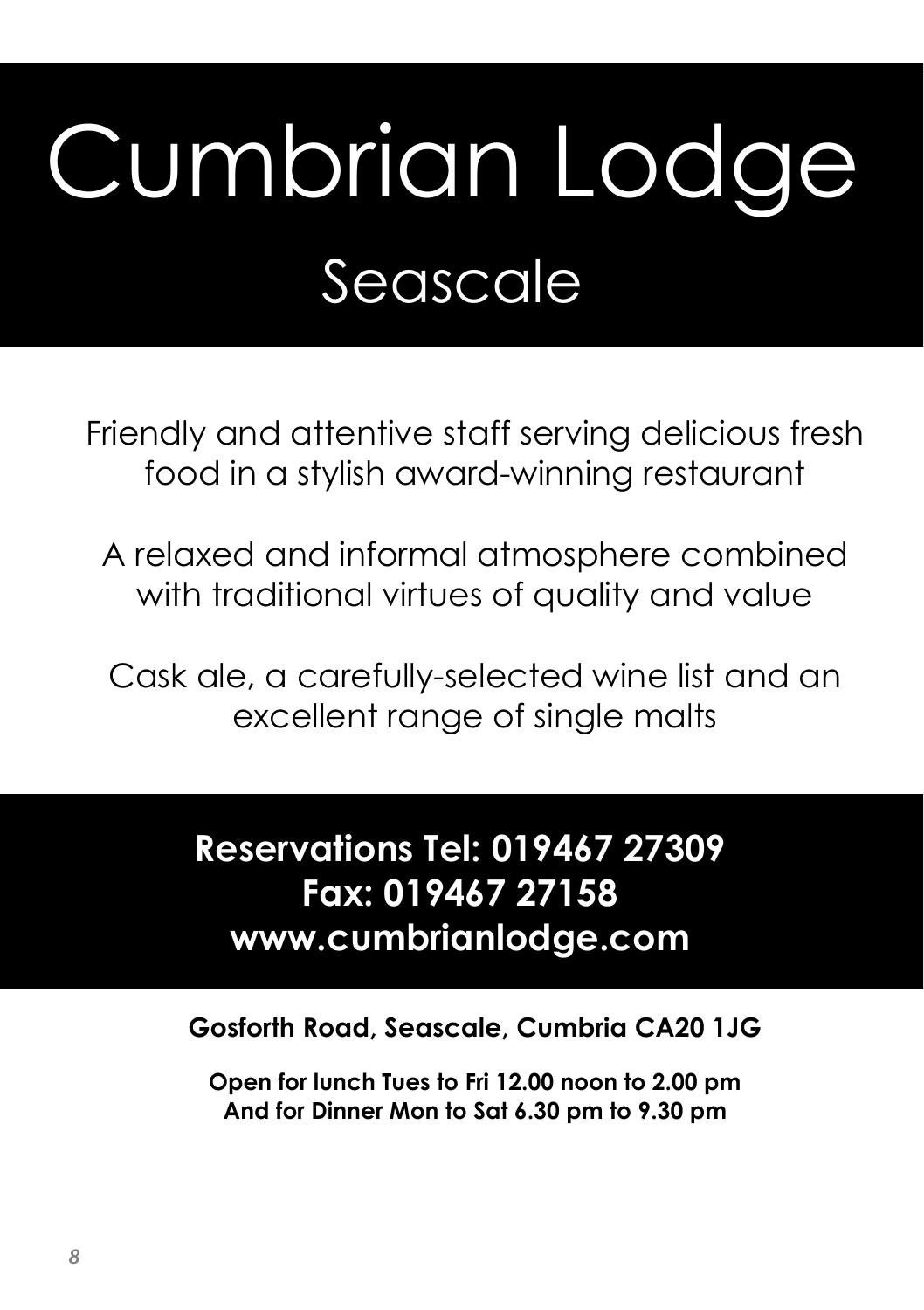## **2nd Seascale Scout Group**

Sadly, as we expected, we have had to say goodbye to Paul, who has had to give up regular work with the group – it's hard to run a section when you find yourself still at Chapel Cross or Risley at 6 o'clock on the meeting night! We will miss Paul – I still don't know where he found all the programme and games ideas that he came up with.

That makes the need for more leaders even more important – we have got about 24 Beavers, 15 Cubs and 17 Scouts, and no full-time leaders for Cubs or Scouts. We are managing to keep going with both Ruth and Sara supporting Cubs as well as running Beavers, and I am supporting Scouts – but this cannot continue for very much longer. The youngsters all enjoy scouting, and it would be a great shame if we couldn't continue to provide this for them. I am very grateful to the parents who have offered to come along to assist us. As I am sure they will agree, it can be great fun and very rewarding running Beavers, Cubs or Scouts, but unless we can find more adults who are willing to lead the sections, then some hard decisions will have to be taken. Would you be willing to help?

As well as the cubs studying for their Emergency Aid badge and two Beavers obtaining their Chief Scouts Bronze award, and the Scouts building karts and recovering from Christmas with a cycle around Ponsonby Tarn and Hurlbarrow, the group made its present well felt at the Gosforth Panto, and 30 youngsters have just enjoyed skating at On Ice at Carlisle (I can recommend this venue to anyone who wants to try skating – apart from being nearer than Dumfries or Lockerby, the size is less daunting, it is less crowded, and being artificial ice it is much easier to learn to skate and not so cold, wet or hard if you fall). We have a trip to the St Bees lighthouse organised, the Cubs are going to the District Camp in Shropshire in May, the Scouts are preparing to enter two teams in the County Karting championship in April (which will mean camping near Lancaster), and we have the group camp booked for June as well as planning to have a stall at the Fun Day in July. There's always plenty going on – do you want to be part of it?

We would also like to thank the British Nuclear Group Community Fund for the donation which they have made towards the group, and for the help in trying to find us some storage cupboards to replace the very battered ones we have at present – which are well past their sell-by date!

*Graham Worsnop, Group Scout Leader Tel 019467 28296*

### **The Dell**

On Tuesday, 21 February, Eileen and I walked past the Dell and noticed a very kind hearted gentleman clearing the soil from the steps and the upper part of the path. The soil was caused by the moles making their mountains. Copeland Borough Council has now addressed the problem caused by these moles.

To him and our other'unsung heroes' who clean up litter and broken glass from around the wishing well, under the village seats and around the castle on the foreshore – and also to whoever helps to keep the Dell stream flowing by removing the build-up of rubbish – we would like to say a big 'thank you'. It is much appreciated. Perhaps our community spirit is not yet dead.

*Barbara Ramsden and Eileen Eastwood*

### **Swings on the Beach**

The community of Seascale owes the Mother and Baby Group a big vote of thanks for raising money for this facility. It is a welcome addition to our play area on the beach. Thanks also to the men who worked so hard to put in place the safety surfaces.

*Seascale Parish Council*

### **Croquet at Calder House**

...on dry Tuesday evenings from 18 April at 6.00pm.

Just turn up if you are interested. You are welcome to join in the fun, whether you've never played before, or are an expert!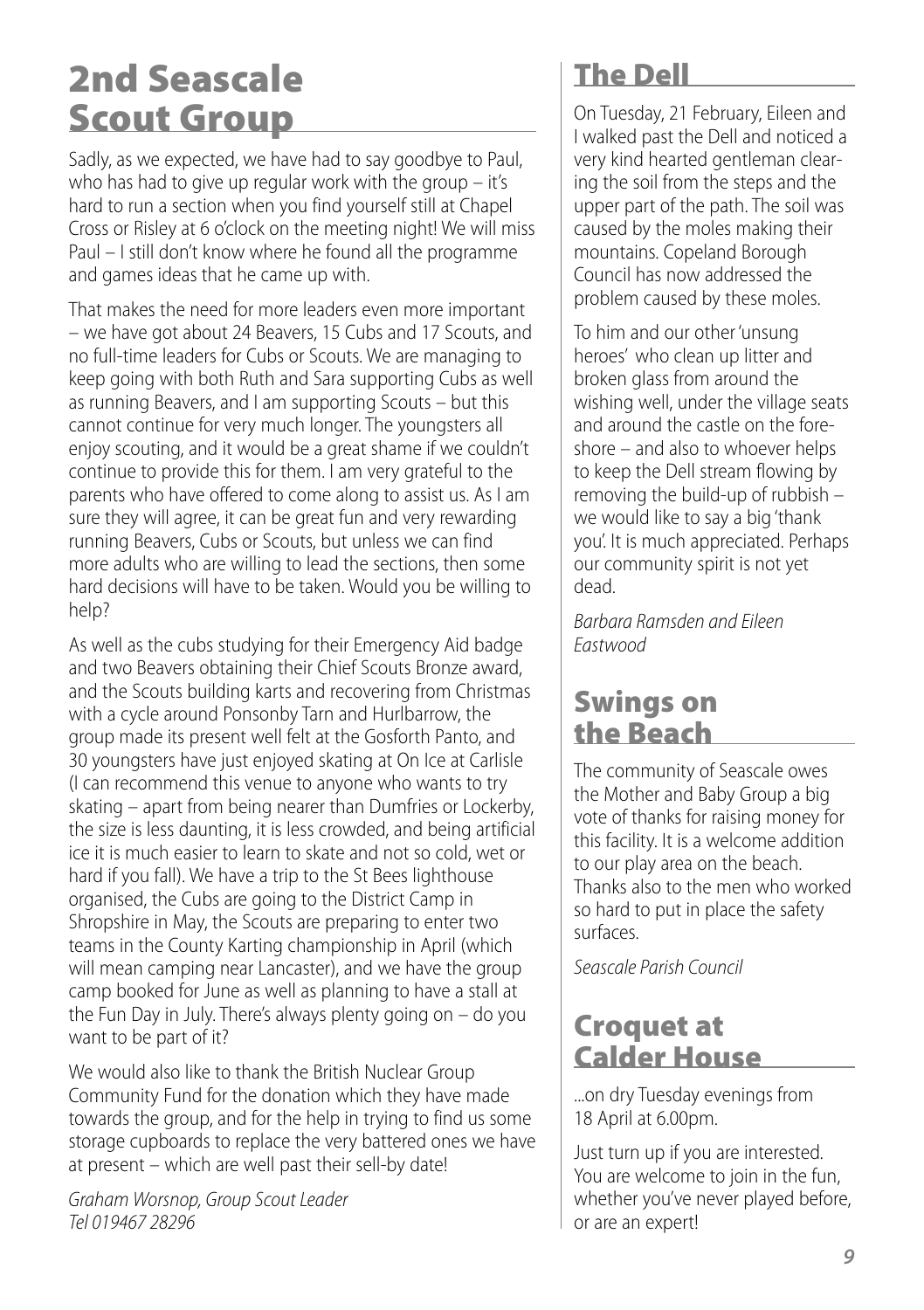# **The Parish Precept**

In the leaflet that Copeland Borough Council sends out with the notification of your Council Tax bill for the year is a list of the Parish Tax that is added to your Council Tax, depending on which parish you live in. The Parish Tax or Precept is the amount that your Parish Council has asked for to run the parish. Last year, the Parish Tax for Seascale, for a Band 'D' property, was an additional £21.23; for 2006/07 it will be £25.88 (an increase of £4.65).

What do you get for your Parish Tax? It pays for a clerk to look after the correspondence, phone calls and bills for the Parish; keeps the grass verges and The Dell cut and tidy; maintains and cleans the toilets; pays for repairs (due to wear and tear or vandalism) to village seats, play equipment etc; pays for the newsletter so we can tell you what's happening in the village; pays insurance on the Sports Hall, Bowling Pavilion, play equipment etc.

In addition to what the Parish Tax pays for, you get the voluntary work done by the 10 Parish Councillors – organising or doing repair work, checking play areas are safe and clean, organising events, keeping the Parish Council accounts and preparing the statutory returns for the Audit Commission. There is also time spent by someone in the village who acts as our internal auditor, checking the accounts are properly kept, and village residents who pick up litter – their contributions to the welfare of the village – to them we are extremely grateful.

If you didn't have a Parish Council, running the village would fall to CBC – do you think the village would benefit from their care?

For 2006/07, we have added enough to the Parish Tax to pay rent for the car-park – so that parking can be free again. We have tried, totally without success, to persuade CBC that the carpark should be free of charge, and that the charges are victimising rural residents and damaging rural businesses. Asking all village residents to pay for the car-park via their Council Tax we hope will save our village businesses by bringing people back to the foreshore area to buy bread, sandwiches and papers, to use the beach

and shops – before the businesses are forced to give up trying to stay open. The rent is initially for next year only, to see if the free car-park (and asking for voluntary payments from users), reverses the effect that the car-park charges have had on the use of the car-park.

OK, so YOU never use the village shops, you always go to Whitehaven – why should you pay for the car-park? There are a lot of elderly residents in the village (some with no transport, some only able to drive to the local shops), who rely on the village shops – they need local businesses to keep going. For those who can drive, 30p a day added to their groceries and papers, may be too much for a small budget – and this charge is due to increase on 1 April 06. You, or your parents, may be in that situation one day. And can you honestly say that you have NEVER dived down to the shops for a paper or some extra milk, NEVER taken the kids, grandchildren and visitors down to the beach in the car?

The charge for the car-park via the Council Tax is less that 10p per week – not a lot to pay for everyone to be able use the car-park as much as they like. Asking everyone to pay for the car-park, will we hope, help our elderly residents and help the village stay alive – would you really like to see the foreshore area lined with boarded-up dead shops?

#### *Sue Allen, ResponsibleFinancial Officer*

PS: There are two vacant seats on the Parish Council if anyone cares enough about the village and its well-being to come and join us. Contact the Chairman or Clerk.

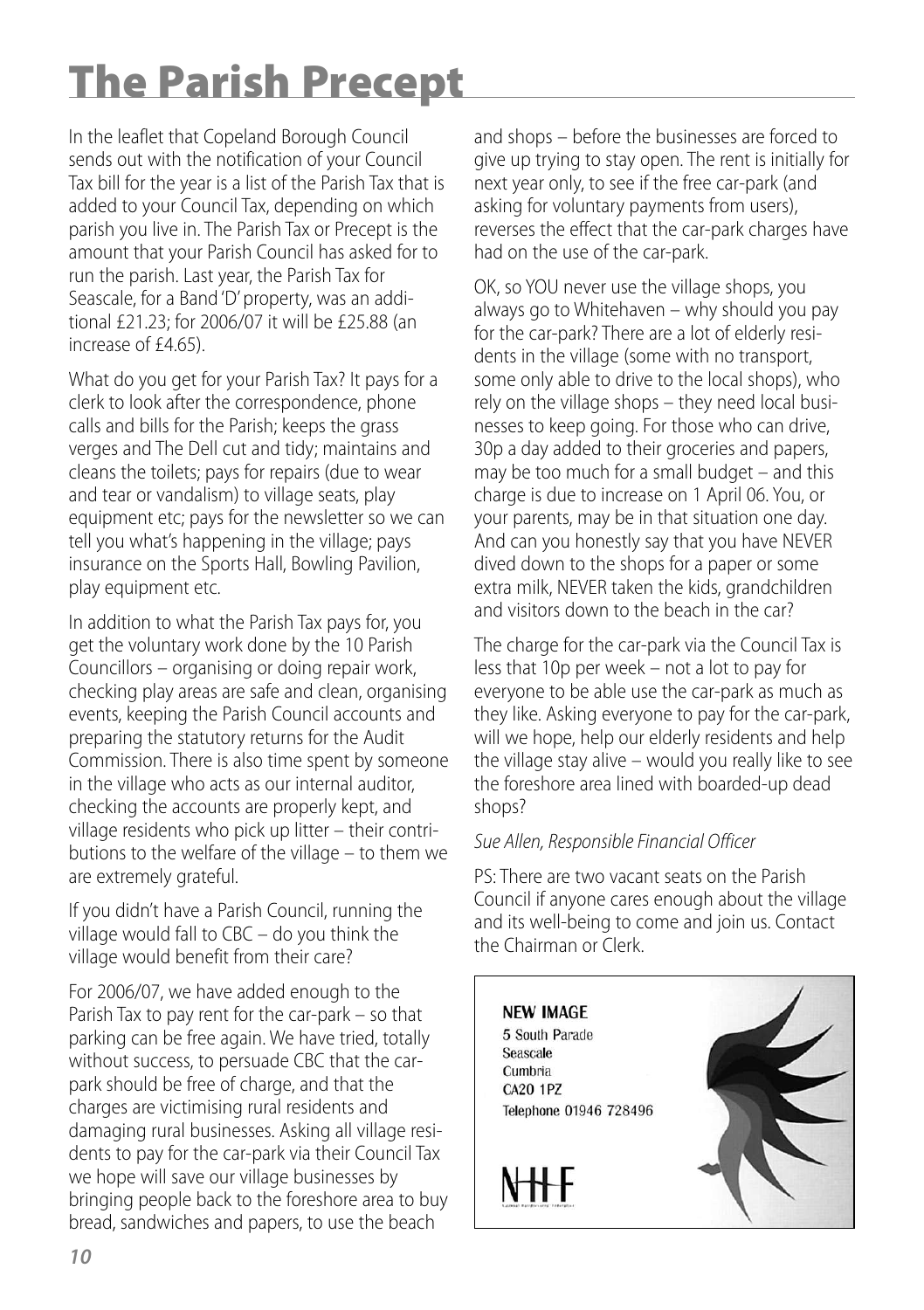# Welcome to the kids page !

( Go on take a look..)



**This issue, Insects!!**

**A Termite Queen can lay up to 30,000 eggs in one day!**

**Ants don't sleep!!**

**Flies can taste with their feet!!**

**A flea can jump 130 times its own height!!**

**(Next issue 'People' )**



### Easy Slime Recipe

2 Cups Water  $\frac{1}{2}$  Cup Cornstarch Food Colouring



Bring water to a boil in a medium saucepan. Add cornstarch, then food colouring while stirring constantly. Remove from heat and cool to room temperature. This makes a messy slime that goes from liquid to solid, and is great fun to play with.

Note: Please get an adult to help you with this, and tell them that it may stain if it comes into contact with fabric.



# Sudoku for Kids!

Fill in the grid so that each row, column and box contains the digits 1 through 4

|   |                | $\mathbf{1}$   | 3 |
|---|----------------|----------------|---|
|   |                | $\overline{2}$ |   |
|   | $\overline{c}$ |                |   |
| 3 | 1              |                |   |

Answers on page 19



**What is black and white and red all over?**

A Penguin with sunburn!

**What did the sea say to the sand?** Nothing it just waved!

**What do you get if you cross two banana peels?** A pair of slippers!

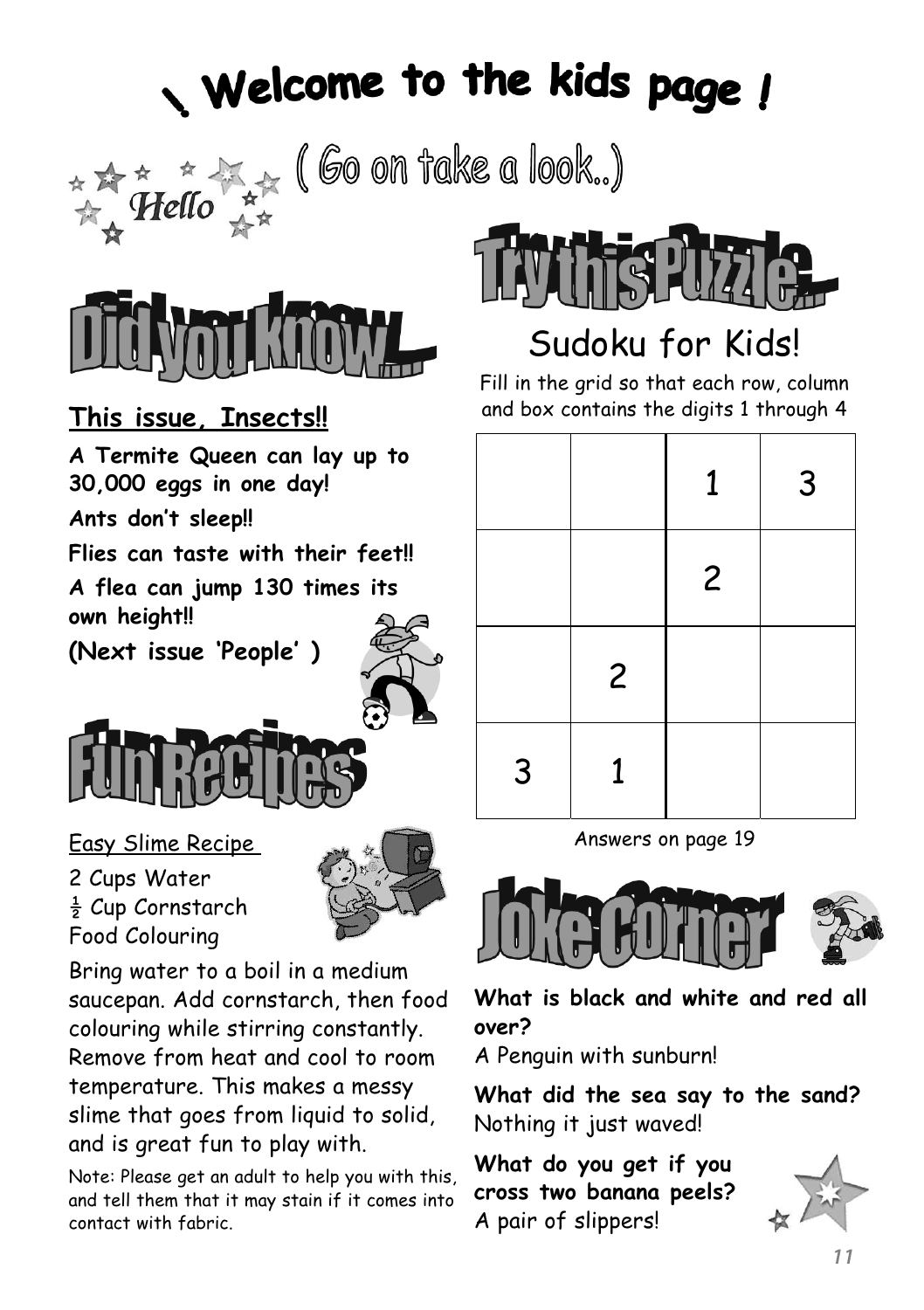



Open to residents and non-residents for good food and a friendly atmosphere

Non-smoking Restaurant open Tuesday to Saturday – please book to avoid disappointment

Bookings taken for Special Occasions

Fully Licensed with 10 en-suite bedrooms

Log fire

Call Geoff or Debra Armstrong Gosforth (019467) 25221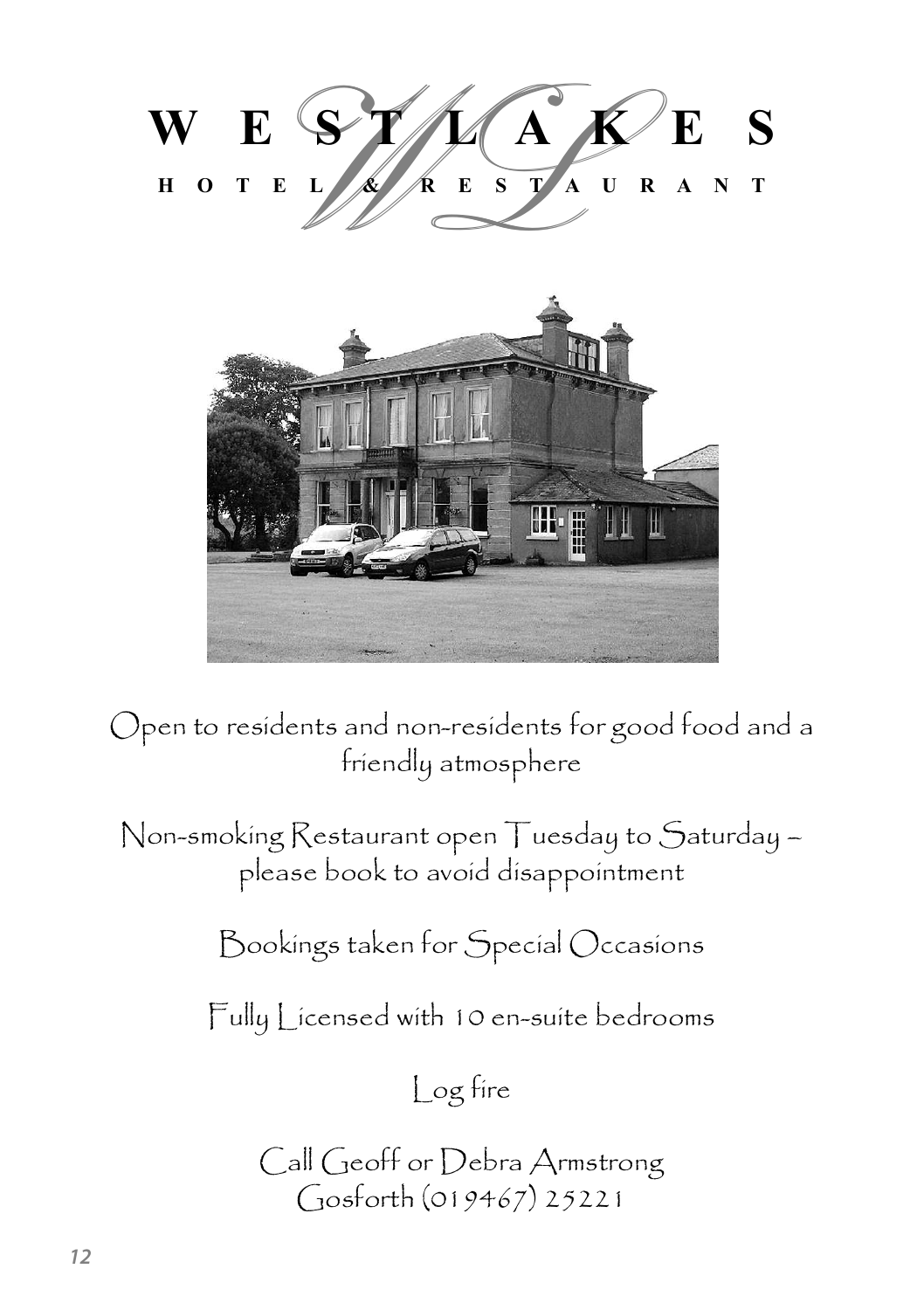# **U3A – OPEN MIND**

### **U3A GENERAL MEETINGS**

held in Gosforth Village Hall 10.15 for 10.45am. Admission is £1.00 for members and £2.00 for non-members

| <b>Topic</b>                                               | <b>Speaker</b>        |
|------------------------------------------------------------|-----------------------|
| The Archive Service, CRO, Whitehaven                       |                       |
| Rheda, History of a large estate                           | Maureen Fisher        |
| Past present future Lancaster Canal                        | <b>Richard Dennis</b> |
| The Via de la Plata                                        | Robert Steel          |
| OUR SUMMER LUNCHEON                                        |                       |
| Carlisle Spedding: Forgotten hero                          | Ralph Leuthwaite      |
| The craft of working willow                                | Phil Bradley          |
| ANNUAL GENERAL MEETING                                     |                       |
| Estonia, Latvia, Lithuania: WONDERFUL WORLDS Anthony Payne |                       |
| South Walney Nature Reserve                                | Mike Douglas          |
|                                                            |                       |

*For further information pleasecontact John Hall on 019467 28542*

### **U3A OPEN MIND HISTORY GROUP**

Normal venue is St Joseph's Church, Seascale

| Wednesday 5 April     | The Quaker Movement in NW England          | Dr Angus Winchester |
|-----------------------|--------------------------------------------|---------------------|
| Wednesday 3 May       | A very local history - Dr Parker's history |                     |
|                       | of Gosforth                                | Ruth Schofield      |
| Wednesday 7 June      | AWAY DAY around Carnforth,                 |                     |
|                       | Leighton Hall and Herom Corn Mill          |                     |
| Wednesday 5 July      | Henry Bowring, Chairman of                 |                     |
|                       | Historic Houses (Cumbria)                  |                     |
| Wednesday 2 August    | Guided Walk around historic Whitehaven     |                     |
| Wednesday 6 September | My Life and Medicine                       | Miss Dorothy James  |
| Wednesday 4 October   | A Romanian Project                         | Peter Lister        |
| Wednesday 1 November  | Reminiscing 1939 to 1946                   |                     |
|                       | A members' discussion                      |                     |
| Wednesday 6 December  | Christmas Lunch                            |                     |

*For further information pleasecontact Graham Brassington on 019467 25794*



Bedspreads, Head-Boards, Table Linen, Upholstery

Tel: 019467 28791 · 27 Coniston Avenue, Seascale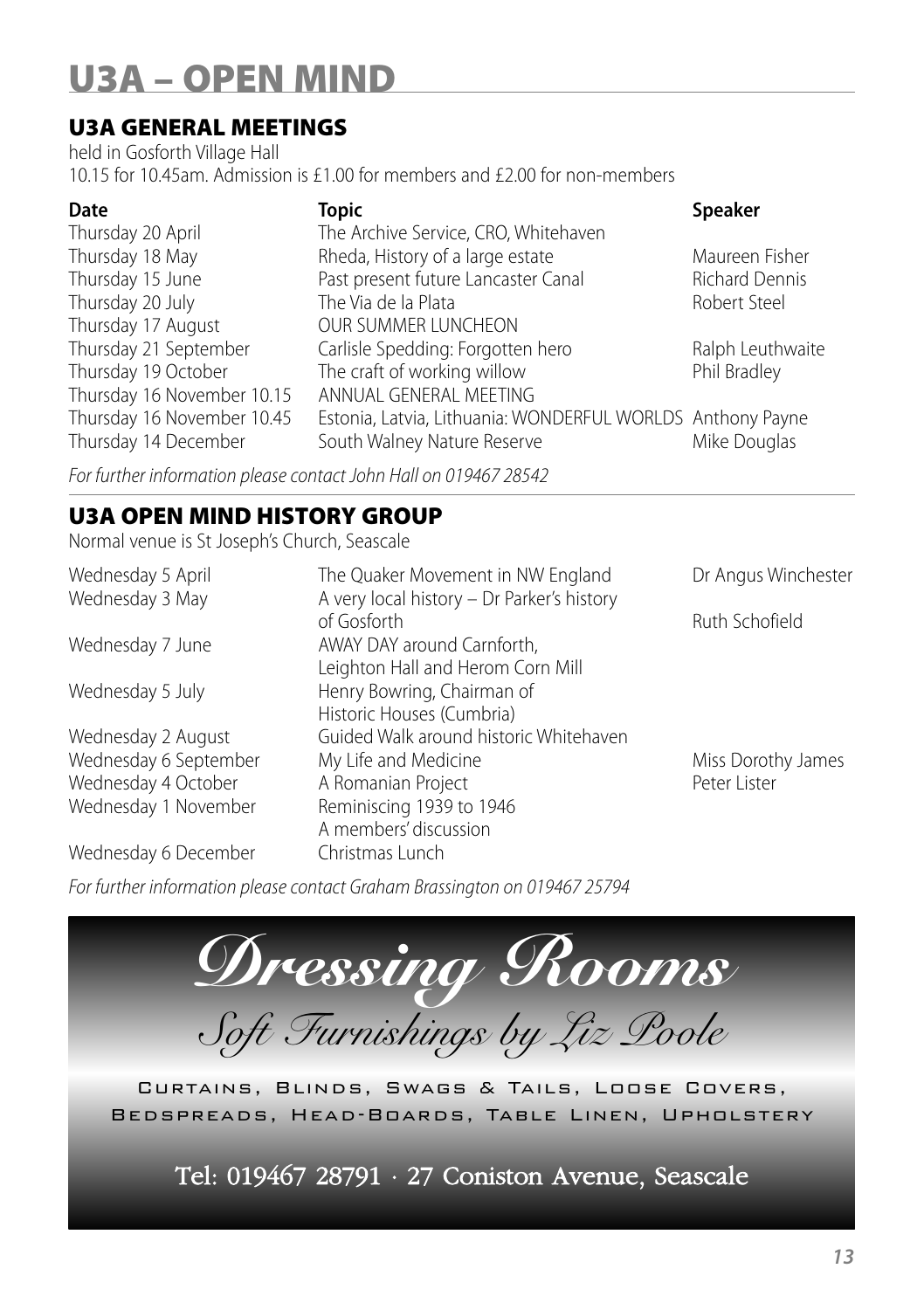# **Seascale Lifeboat Station**

June 5, 1875, was a great day for Seascale. South Parade and the Railway Station were gay with bunting but the centre of the decorations was a smart new building on what is now the car park. After years of agitation, the new Seascale Lifeboat Station was to be opened. The R.N.L.I. had given the go-ahead just a year before. The site had been made available by A.B. Steward, Esq., of Newton Manor, and the whole cost of the station, amounting to some £800, was met by the Misses Tomlinson, of Kirkby Lonsdale. Work had started on 1 March 1875, and now everything was ready.

A special crew and officials travelled from Whitehaven by waggonette and hundreds of sightseers arrived by train. The naming ceremony was performed by Miss Tomlinson and the vessel was launched, thought not without some difficulty. The "William Tomlinson" built by Forrest & Sons, of Limehouse, was equipped with a mast and sails as well as ten oars. On this auspicious occasion no fewer than nine of these oars were manned by master mariners. Out at sea the sails were set and the vessel showed her paces to the admiring crowd. The "crew", practical seamen from the local coasting schooners, pronounced themselves well satisfied with her performance and departed to the inevitable celebratory lunch and speechmaking. All that was now required was a chance for the boat to prove itself in service.

There was not long to wait. In the early hours of 26 October 1875, the small schooner "Isabella", of Carlisle, bound from Port Dinorwic to Maryport with some 85 tons of slates and enamelled chimney pieces, ran ashore on Barnscar in a strong gale. It was approaching low water and the crew, not knowing their position and unable to launch their lifeboat in the heavy seas, had taken to the rigging. With the dawn their plight was noted and the machinery of rescue set in action. A telegraphed message to Whitehaven, the firing of the usual two guns, and the Volunteer Brigade assembled. The Rocket Brigade hauled their equipment to Preston Street Station and loaded it on to the special train provided. For some reason, only five lifeboatmen joined the party. At 9.30am, 1½ hours after receiving the message, the train pulled into Seascale Station. It was now near high water and the vessel too far out for the Rocket Brigade to use their equipment. Some of the men volunteered to fill the empty places in the boat and, with the help of the train's crew and some of the crowd who had gathered, the lifeboat was launched. The crowd watched anxiously as the boat battled through the rough sea until she was seaward of the wreck and backed carefully towards the masts where the crew of three were still clinging. A cheer was raised as they were taken on board and soon many hands were helping them ashore. Mr Grieves, the Collector of Customs, took charge of the men and revived them with cups of tea. After more than nine hours in the rigging these must have been very welcome. Great praise was showered on the gallant crew and a visiting artist,



Henry Moore, presented them with a sovereign to provide themselves with refreshment. The rescue had been performed with skill and bravery

*Seascale lifeboat, circa 1880. Picture courtesy of Peter Lincoln: Multilincs@aol.com (the original photo is for sale)*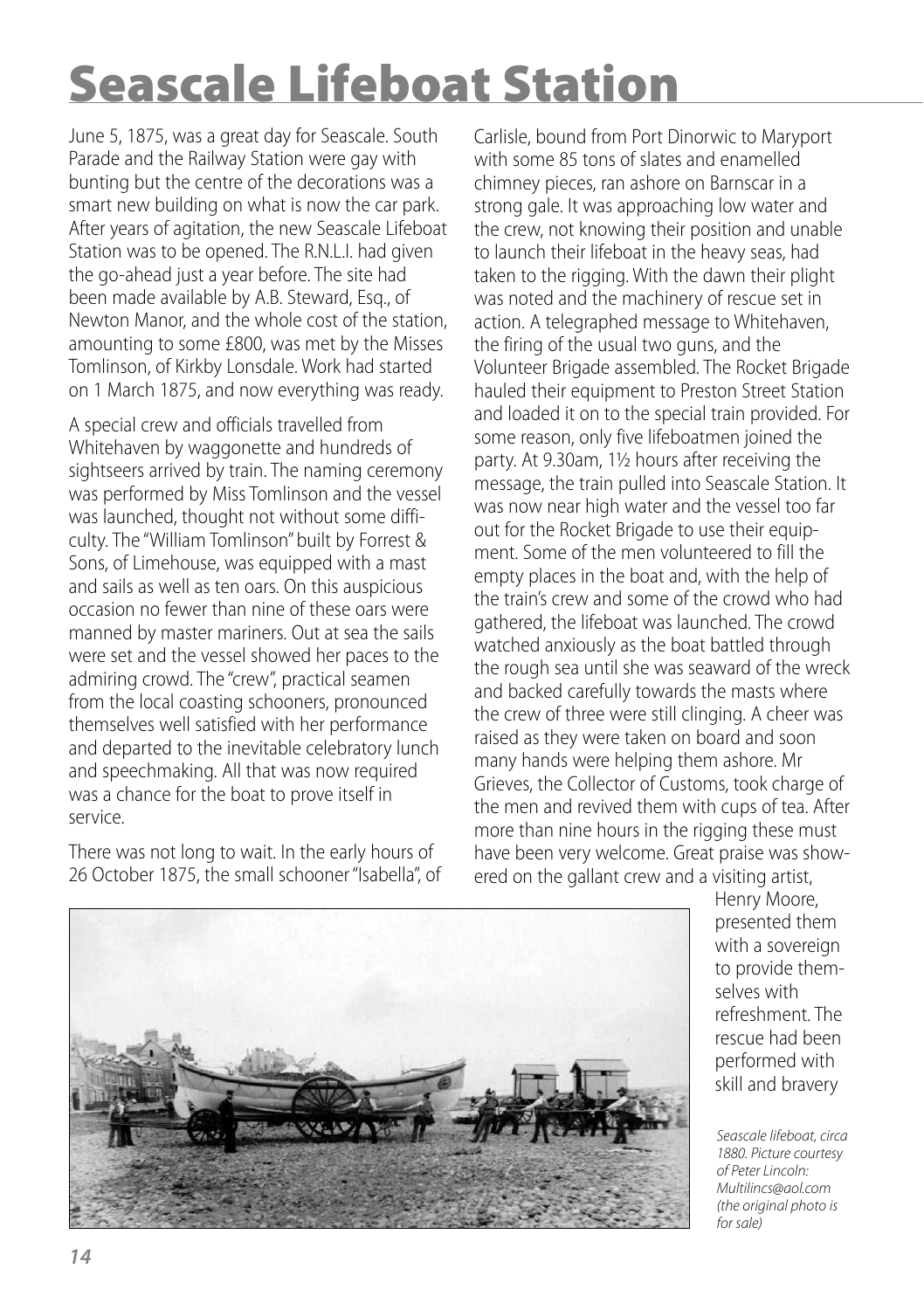and those who had fought to establish the station must have been well pleased.

Alas, that was the only service the station was to complete. The position was that wrecks, though not uncommon, were rarely such that the boat could be used. There were insufficient local men able to form a crew and so it was necessary to bring men from Whitehaven by special train when needed. The station was always officially "Whitehaven No. 2". By the time the lifeboat crew was assembled the crews to be rescued had often been able to walk ashore, the tide having receded. There was no slipway and the boat had to be launched from its heavy wheeled carriage and, in really violent weather, this could prove impossible. The experienced Rocket Brigade proved a more suitable means of rescue. The "William Tomlinson"was launched only twice more on unsuccessful rescue attempts and this led to ill-informed allegations of incompetence and cowardice.

Lifeboat baiting became a popular pastime of anonymous writers in the press, and even practice launches were publicly criticised. This inevitably affected the morale of the crew and differences arose between the local crew members and those from Whitehaven. Lord Muncaster, as chairman of the committee worked hard to restore morale but it was obvious that the station was not having the anticipated success.

In 1887 the boat was replaced by one of lighter build, donated by Miss Phipson, of Edgbaston, and named "Rescue"– inappropriately as it turned out for she was launched for service only once, and rescued no-one.

As steam ousted sail from the coastal vessels wrecks became less frequent and, early in 1895, the station was closed. The record of four launchings and three lives saved was not impressive – but those three men, at least, must have considered it all worth while.

#### *Trevor Morgan*

This article first appeared in the *"Contact"* Magazine in 1975.

### *There will be a* **TREASURE HUNT**

### **on Sunday 30 April 2006**

commencing at 5.00 pm in

### **SEASCALE BEACH CAR PARK**

Entry fee £5 per car

*Prizes to be announced – look out for posters around the village for more details*



MONDAY-FRIDAY 8.00am – 3.00pm SATURDAY 9.00am – 12.00noon 24-HOUR PHONE ORDERING SERVICE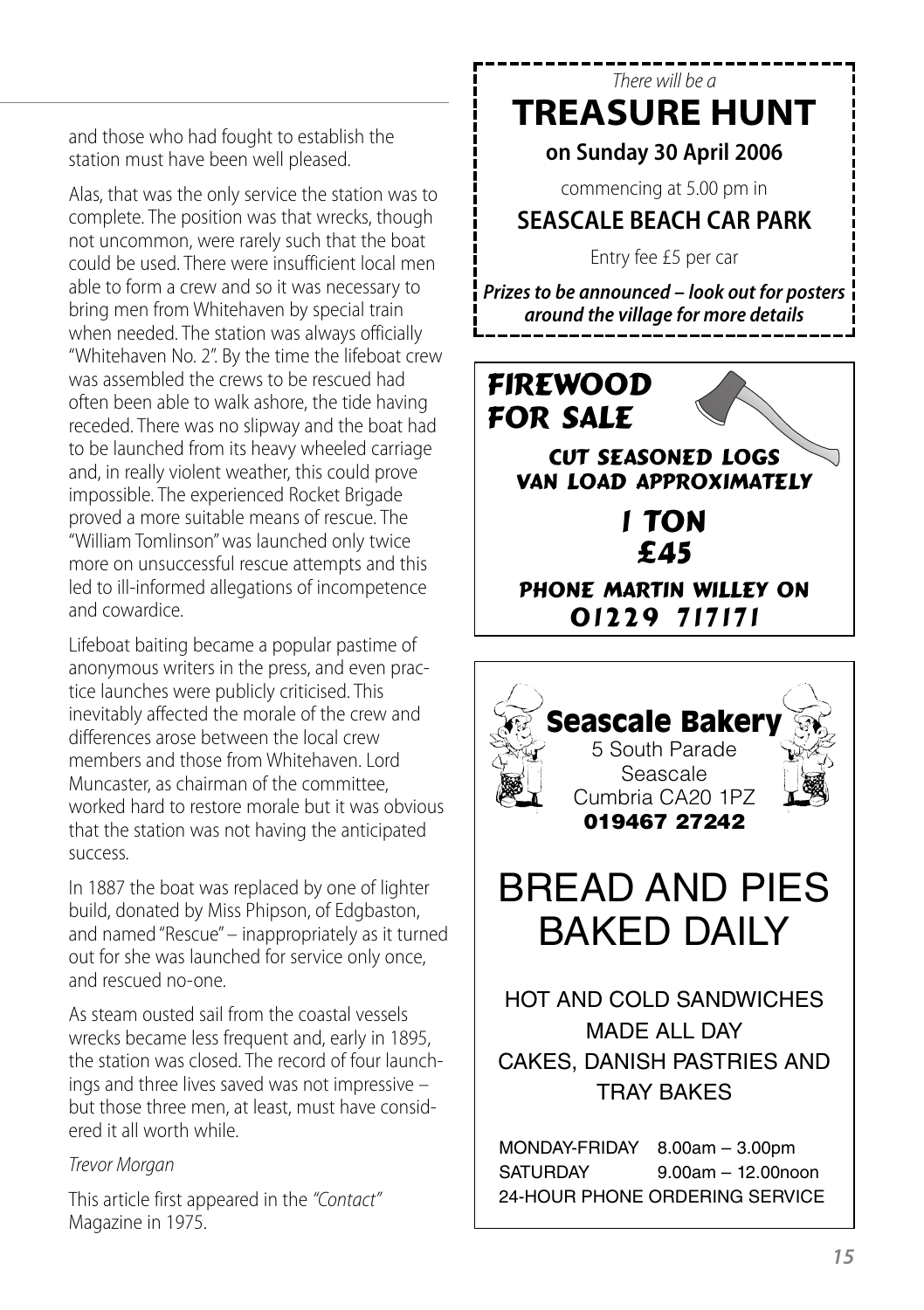# **Sensible and straightforward**

Banking and getting cash out at the Post Office® is nice and easy – all you need is your card and PIN; we do the rest.

### **Our banking service is:**

**Free –** there's no extra charge to withdraw cash at the Post Office®

**Simple –** it only takes a moment.

In most cases all you need is your card and PIN.

**Easy access –** with around 14,500 Post Office® branches across the country, there should always be one near you.

**Convenient** – why make another trip to the bank or a cash machine when you can make deposits and get cash out at the Post Office® along with whatever else you came in for?

**Secure –** there is no danger of being overlooked using our counter service and you can put your cash away before you leave the branch.

**Friendly –** our people provide our banking service, which means we can answer questions and offer a personal service. For example, should you wish to, you can withdraw just the cash you need, e.g. £ 11.50, rather than multiples of £10 or £20.

**No £50 limit –** you can withdraw any amount up to your daily card limit using our banking service.

### **Your bank account**

If you've got a current or basic bank account with one of our partner banks, you can think of the Post Office® as an extra branch.With over 14,500 Post Office® branches across the country, there will always be one nearby whenever you need any cash.

### **Business banking**

Alliance & Leicester Commercial Bank, Clydesdale Bank business account and Bank of Ireland business banking customers can also carry out everyday business banking transactions at any Post Office® branch.

For further details of services available please contact a branch of your bank.

### **Post Office® card account**

This account is specifically for receiving benefit, state pension and tax credit payments.You can get your cash out with your card and PIN at any Post Office® branch.

Card Account offered by J.P. Morgan Europe Ltd through Post Office Ltd. J.P. Morgan Europe Ltd is authorised and regulated by the Financial Services Authority. Registered in England & Wales No. 938937. Registered Office: 125 London Wall, London EC2Y 5AJ.

### **Pick up a leaflet about Banking Services from Seascale Post Office**

Open at lunchtime Monday to Friday 9:00 to 5:30. Saturday 9:00 to 12:30 49 Gosforth Road, Seascale CA20 1PQ. Tel: 019467 28218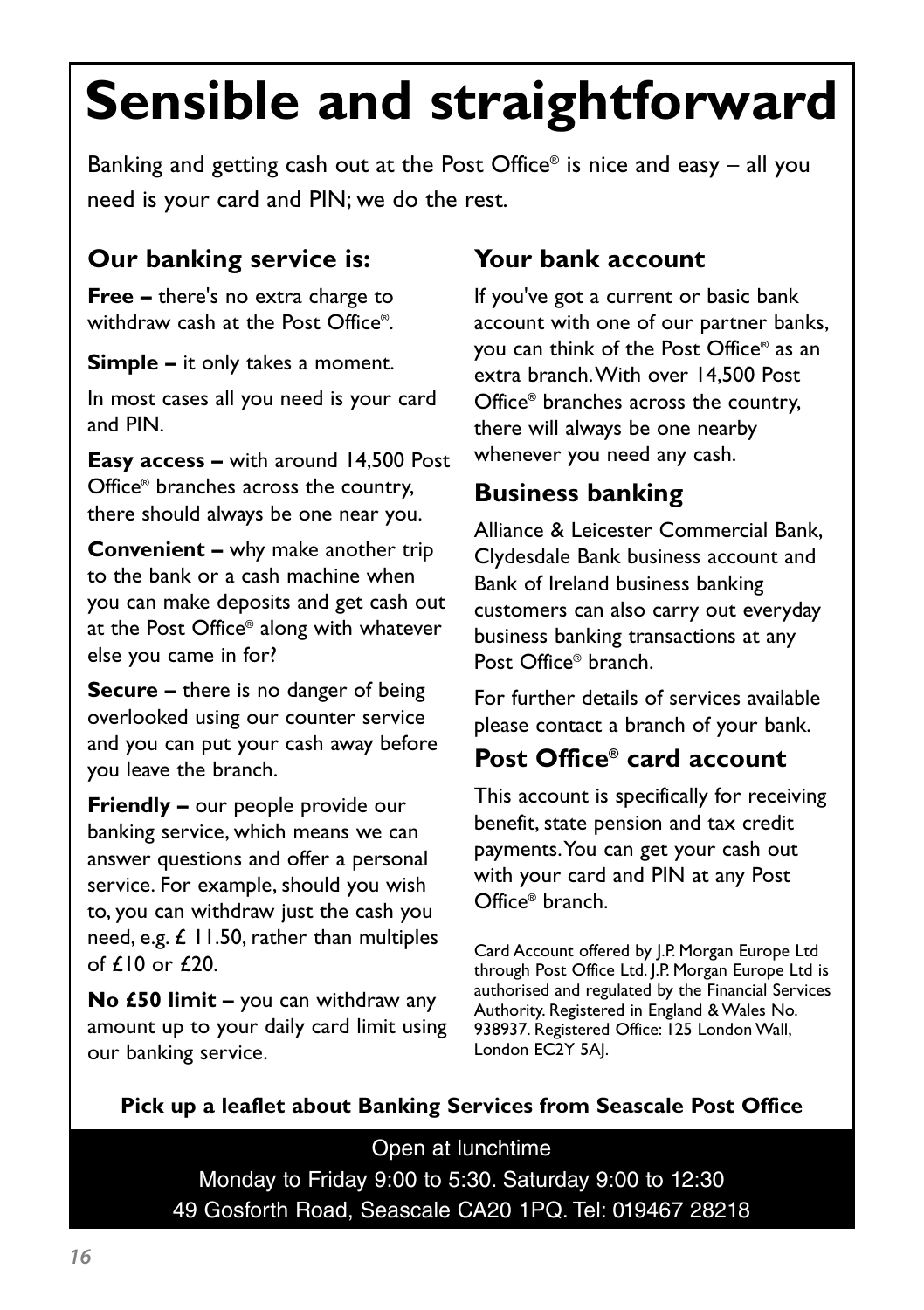# **2nd Seascale Methodist Brownies**

What a busy and fun time we have all had since the start of the year. We have three new Brownies – Laura, Chloe and Louise – who are settling in nicely and will be ready to make their promise quite soon.

We start the year as we mean to go on with a fun event, Gosforth Pantomime. 'Oh yes we did!'The Brownies thoroughly enjoyed the evening, as did the leader who accompanied them.

We then got active, and all the Brownies managed to achieve the required standard to be awarded their Agility Badge. Well done everyone.

Then we had our Australia Day celebrations; as Danielle (one of our Brownies) will be emigrating to Australia very soon the event was of particular interest to us all.

Next came probably the most important day of the Guiding year, Thinking Day, when Brownies and Guides everywhere take time out to think of their'sister' in the Guiding world.

This brought us to half term. But we have a very busy programme planned for the next few months including Pancake Day, a sleep over (actually very little sleeping is done!) followed by a coffee morning on the 1 April.

Please support us by coming along to the Methodist School Room between 10.00am and 12.00noon on Saturday 1 April. We are planning a raffle, an exhibition of the Brownies' artwork, which they produced for their Artist Badge.

Our annual Pack Holiday is planned for May.

Anyone who has a Brownie-aged child who would like to join us can contact myself (Lynn Pattison on 019467 25413). If you are an adult and have a particular talent you would like to share with us please make yourself known to one of the many leaders at our coffee morning.

See you there.

*Lynn Pattison, BrownieLeader*

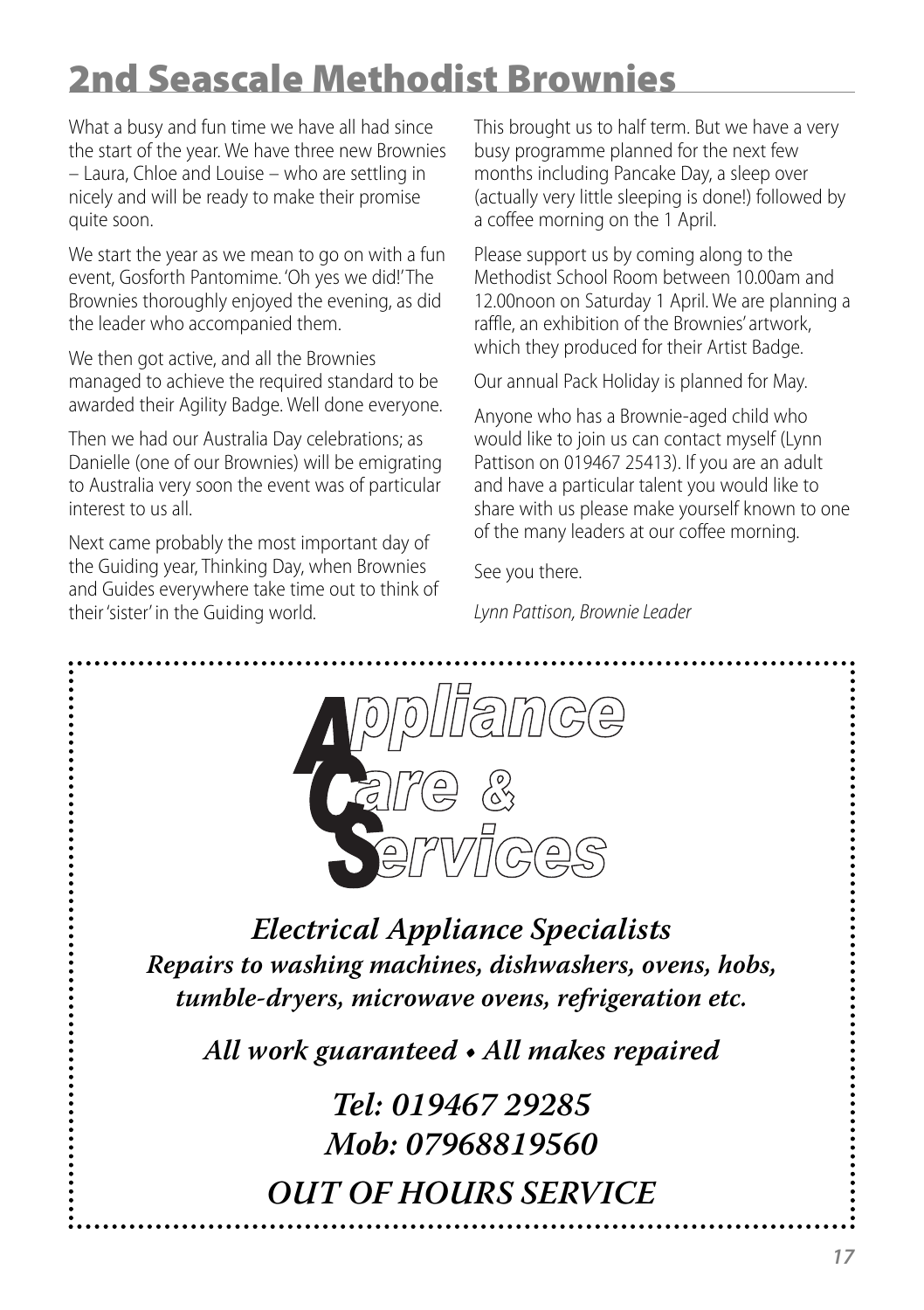# FARMING CRACK

*The only response I received about the article in the last newsletter regarding Tracy, the sheep who prefers the company ofcows to sheep, was "if she eatscow food would she taste more like beef than lamb?" and "would they need mint sauce or horseradish sauce when it wascooked?" I ask you, it was our pet lamb they were talking about!*

At the time of writing this article at the end of February, it has just been announced that the first case of bird flu in domestic fowl has been reported in France, yet this country is still importing large quantities of poultry products from there. When we got our first case of BSE France immediately banned everything from this country. How come they can get away with operating two sets of rules? Why does our government not do the same? There are reports of people ringing up DEFRA to report finding dead birds and not being able to get through. When they do, DEFRA do not want to know. It sounds just like the start of foot and mouth, doesn't it?

To get away from farming now and then there is nothing I like better than a trip down to the bowling green, either for a quiet bowl up and a crack or playing in friendlies with other clubs or joining in the West Cumbria Tuesday night triples league. This year I am honoured to have been elected president of the club. There is nothing I would like better than to see more people coming down to take part. I am sure you would enjoy yourselves. We are planning a starters' night sometime near the beginning of the season. Watch out for details, but you are welcome to call in anytime when the green is open, to watch or join in. It only costs £5 to join plus £25 a year afterwards to be a member or, if you only want to give it a try, £3 a session. This includes the use of a set of bowls and everything else you need except a pair of flat shoes or trainers. We would especially like to see some of the younger generation bowling. Other clubs have teenage members and one young lad from Cleator Moor has been picked to play for England, which is quite an achievement.

### **Wildlife**

Several red squirrels have been found dead recently in the Santon district. It is almost certain that their deaths have been caused by the virus carried by the grey ones. The government in a belated attempt to save the remaining red squirrels in this country have announced that a cull of the greys will take place shortly. It would have been better if this had been done several years ago. A friend who lives in an old farmhouse on the Wasdale road said that for several years three reds have visited his farmyard regularly. One of them even went in the house if the windows were open. No sign has been seen of them for the last couple of months. He thinks they must be either dead or driven away by the incoming greys. Nearer home, one or more of them have taken up residence in Lingmell and the reds that had been living there for years also seem to have disappeared.

The story about the blind salmon caught by a fisherman using a spinner, when the river was in full flood and extremely dirty, brought an interesting reply from another keen fisherman, who claimed he had caught two salmon in similar conditions using a fly cast near the river bank where he reckoned the fish lie when the river is in flood. If the first one could sense the spinner travelling in the water how on earth could these other two spot a fly whizzing past? The first tale made me think it was possible my leg was being pulled, the second one convinced me it was the truth – any comments?

### *Fisherman's prayer*

#### *Lord give me the grace to catch a fish so large that even I, When talking of it afterwards may never need to lie.*

There is an old saying that man's best friend is his dog. In a lot of instances in this village this could well be true. Are you aware of the proposed stringent new government regulations regarding dogs, about to be implemented by Copeland? At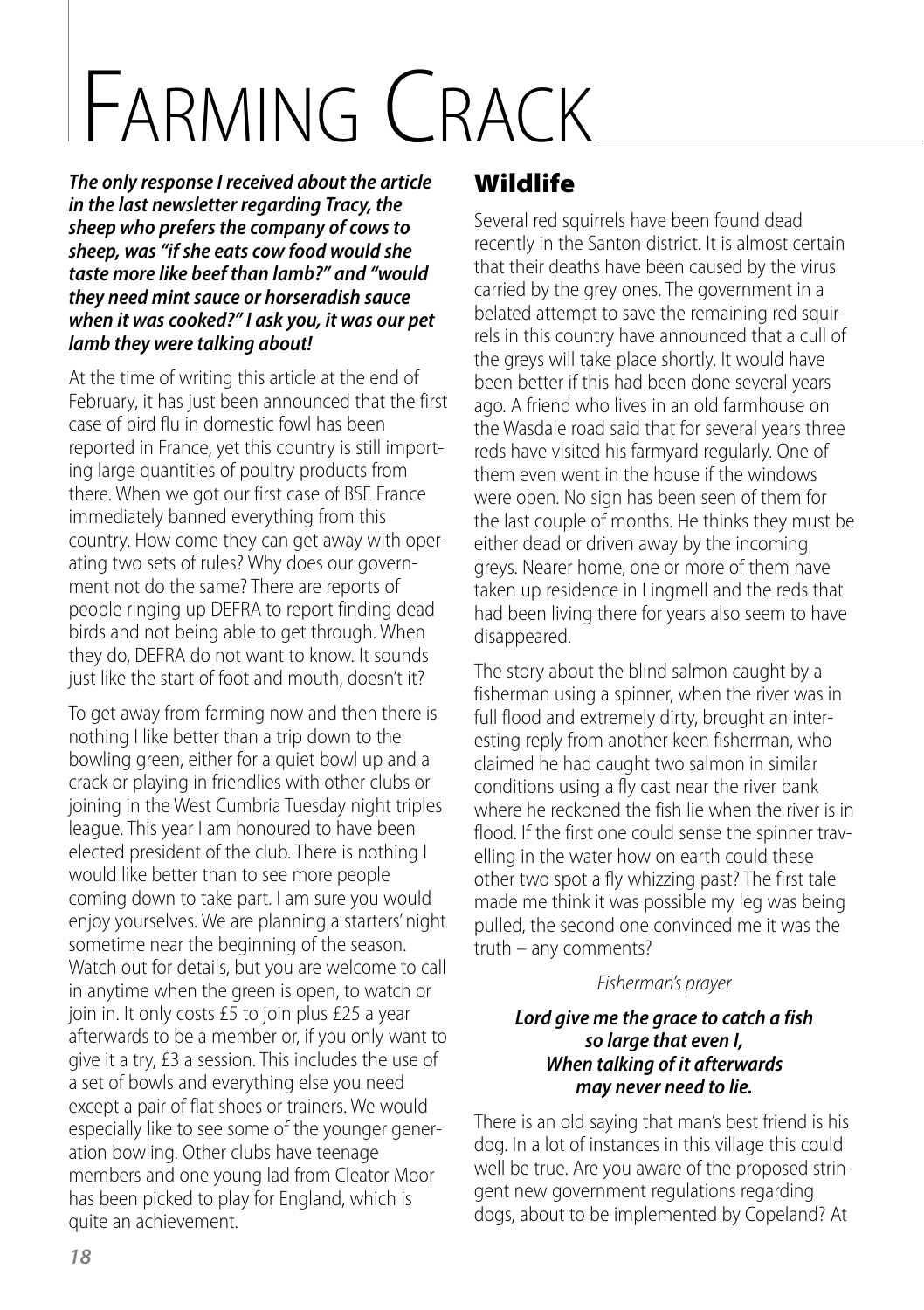### BY KEN MAWSON

the moment they are out for consultation, so it is up to you to make your views known. Seascale Parish Council is trying to get Copeland's enforcement officer to come and explain the proposed new laws at a public meeting in Seascale. Watch the notice board for details.

Springtime, the best time of the year by far, is just round the corner. Already, now, at the end of February, there are quite a lot of flowers in bloom. The hedgerows are beginning to bud, the fields are getting green, lambs are being born, the rooks have started nesting, primroses – the true sign of spring – will soon be in flower again, what a marvellous time of year it is. Make the most of it. Spring is like life, it passes by so quickly.

*A young boy who had recentlystarted school was telling* his mother that he had been painting and writing that day. She asked him what he liked doing *best at school. Without hesitating, "thefighting at playtimes" hereplied.*

# 2 Gosforth Hall Hotel

now non-smo<mark>ki</mark>ng a Testamana<br>019467 25322 www.gosforthhallhotel.co.uk | obviously it can be as small as you like as long as the kids can read it) "THE CLEARER CHOICE IN GOSFORTH" hotel  $\sim$  restaurant  $\sim$  har

### **SUMMER NEWSLETTER All articles and adverts need to be handed to a committee member by 31 May**

| Seascale | Eileen Eastwood                                               | 28653 |
|----------|---------------------------------------------------------------|-------|
|          |                                                               | 28278 |
|          |                                                               | 28126 |
|          | Newsletter<br>committee<br>contact numbers: Dorothy Todhunter | 28591 |
|          |                                                               |       |

Answers to the kids' Sudoku puzzle on page 11



| $\overline{\mathbf{c}}$ | 4 | $\mathbf 1$             | 3 |
|-------------------------|---|-------------------------|---|
| $\mathbf 1$             | 3 | $\overline{\mathbf{c}}$ | 4 |
| 4                       | 2 | 3                       | 1 |
| 3                       | 1 | 4                       | 2 |



**Seascale Post Office:** Personal Banking Facilities. Deposits and Withdrawals without charges for LloydsTSB, Barclays, Smile, Cahoot, Coop, Alliance and Leicester, National Savings, Clydesdale, Bank of Ireland. See page 16.

**Seascale Post Office:** HomePhone, Car and Home Insurance, Holiday Insurance, Travel Money, Motor Vehicle Licence Office, Royal Mail and Parcelforce Worldwide access point.

Seascale Post Office: Open at lunchtime Monday to Friday 9:00 to 5:30. Saturday 9:00 to 12:30 49 Gosforth Road, Seascale CA20 1PQ. Tel: 019467 28218